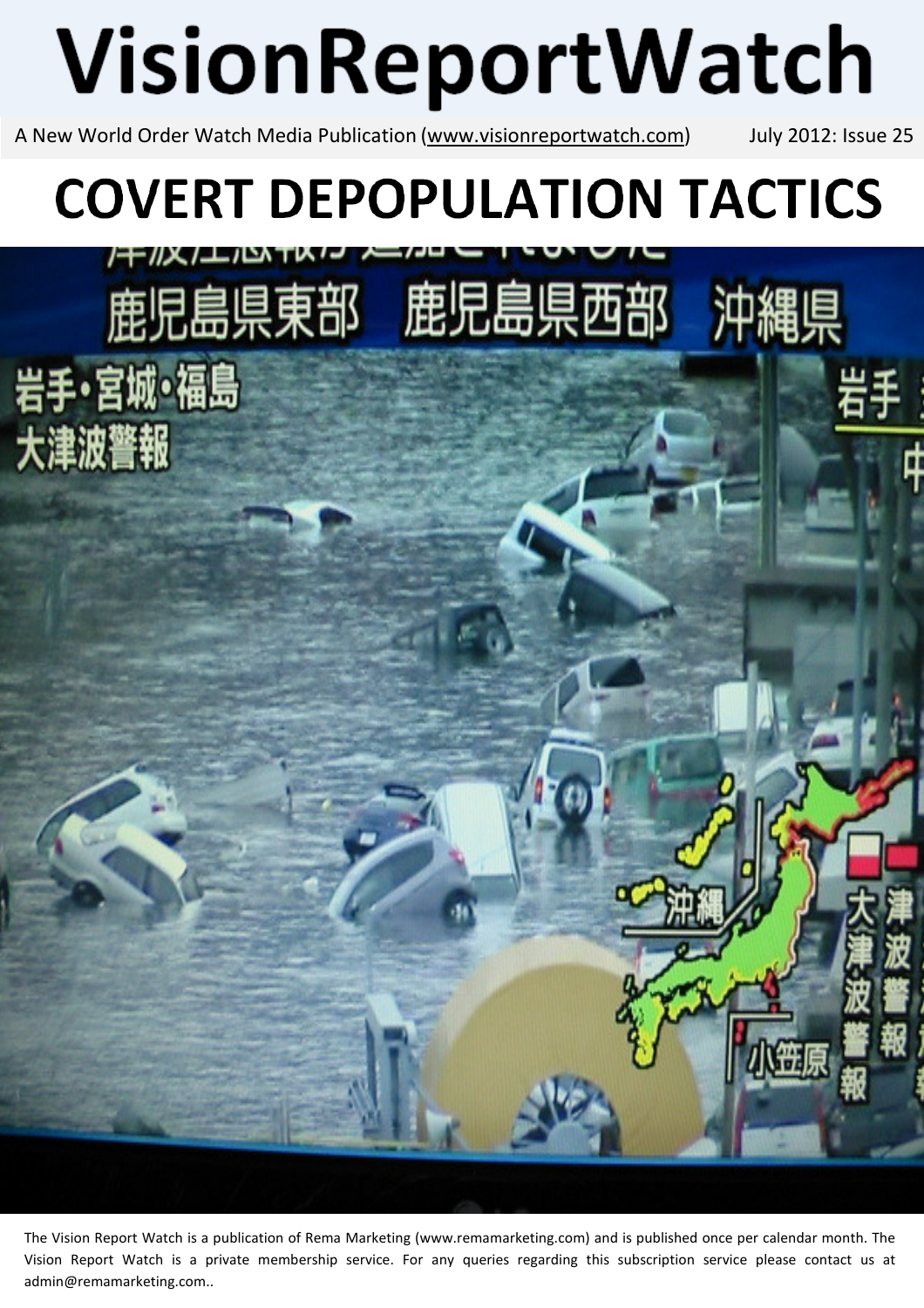# Contents

A New World Order Watch Media Publication (www.visionreportwatch.com) July 2012: Issue 25

### 1. INTERVIEW 1: GLOBAL DEPOPULATION AGENDA 5

## 2. INTERVIEW II: FUKUSHIMA, NO ACCIDENT 15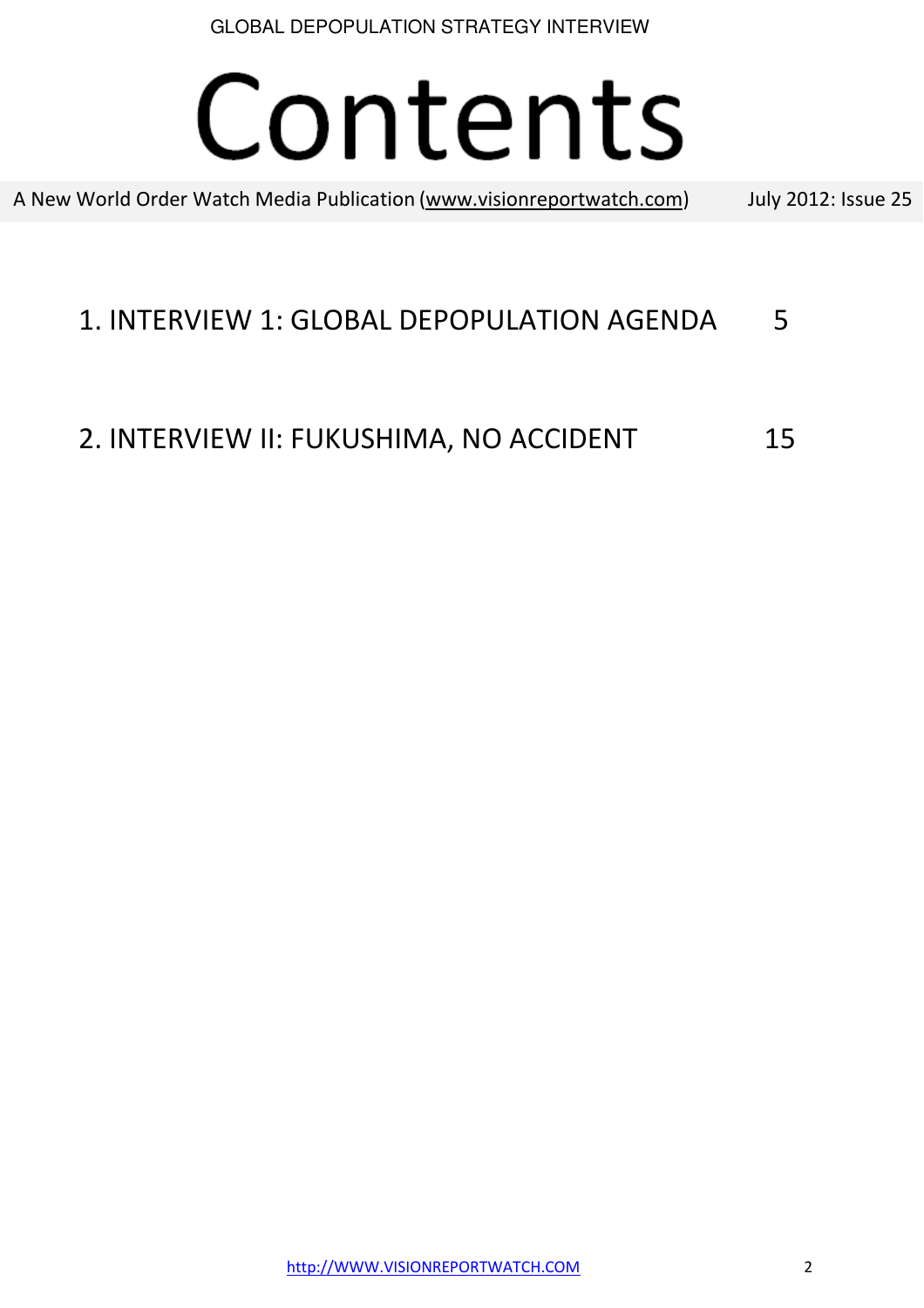## Welcome to the Vision Report Watch

"And the third angel sounded, and there fell a great star from heaven, burning as it were a lamp, and it fell upon the third part of the rivers, and upon the fountains of waters; And the name of the star is called Wormwood: and the third part of the waters became wormwood; and many men died of the waters, because they were made bitter." Revelation 8:10-11

The book of Revelation describes cataclysmic events that are to happen in the end times. Part of these events are signalled by the blowing of seven trumpets by seven angels. At the sounding of the third trumpet in chapter 8, a great star called Wormwood was cast into the earth which causes a chemical reaction that leads to a poisoning of one third of the worlds water supply. This leads to a significant reduction of the world's population.

When the world's worst nuclear meltdown occurred in 1986 at Chernobyl in Ukraine, may bible prophecy commentators felt this was of great significance because Chernobyl is the Russian word for wormwood! It would have appeared to some that the Chernobyl catastrophe was a possible fulfilment of the sounding of the third trumpet of Revelation 8. Whether this is the case is still open to debate however the catastrophe raised the profile of the dangers that nuclear radiation posed to the world at large.





Leuren Moret was an expert witness at the International Criminal Tribunal For Afghanistan At Tokyo. She is an independent scientist and international expert on radiation and public health issues. She is on the organizing committee of the World Committee on Radiation Risk, an organization of independent radiation specialists, including members of the Radiation Committee in the EU parliament, the European Committee on Radiation Risk. She has been an environmental commissioner for the City of Berkeley. Ms. Moret earned her BSc in geology at U.C. Davis in 1968 and her MA in Near Eastern studies from U.C. Berkeley.

She has travelled and conducted scientific research in 42 countries. She contributed to a scientific report on depleted uranium for the United Nations sub commission investigating the illegality of depleted uranium munitions. She has also conducted research concerning the impact on the health of the environment and global public health from atmospheric testing, nuclear power plants, and depleted uranium. She has helped collect and measure radiation in 6000 baby teeth from children living around nuclear power plants, and helped The State of Louisiana (USA) pass the first state depleted uranium bill for mandatory testing of soldiers.

Her article "Depleted Uranium: The Trojan Horse of Nuclear War" in the June 2004 World Affairs Journal was translated at the request of the Kremlin for distribution throughout the Russian government.

Moret describes herself as a whistle-blower on nuclear weapon research and states that her 2000 visit to the Peace Museums at Hiroshima and Nagasaki changed her life. Her efforts are focused on educating people about the negative impact of radiation on health and advocates against testing of nuclear weapons.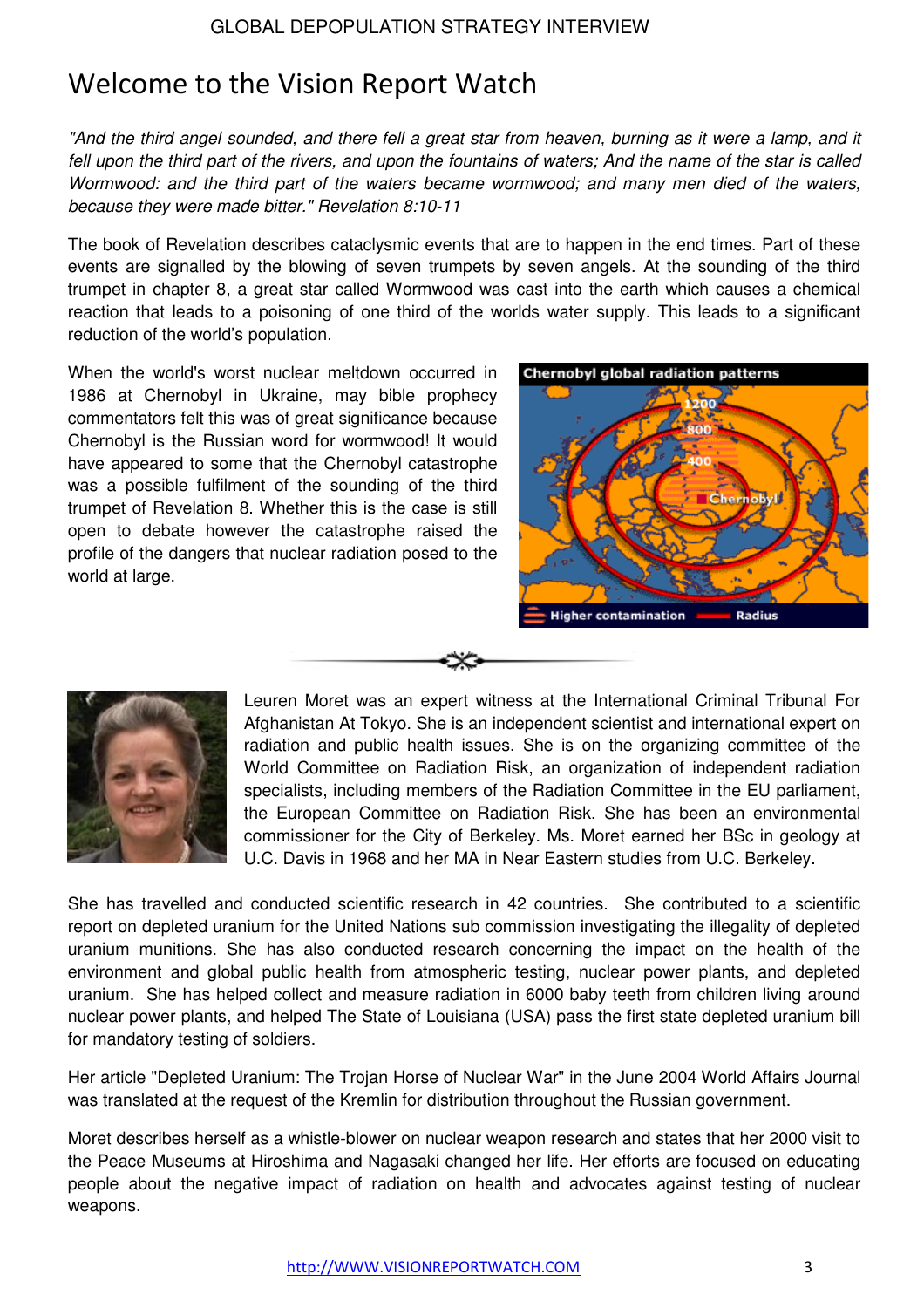However one of her most controversial conclusions was where she declared on March 21, 2011 that the "Japan Earthquake" and "accidents" that occurred March 11, 2011, were deliberate acts of tectonic nuclear warfare.

Known as the 2011 Tohoku earthquake, it was the most powerful known earthquake ever to have hit Japan, and one of the five most powerful earthquakes in the world since modern record-keeping began in 1900.The earthquake triggered powerful tsunami waves that reached heights of up to 40.5 metres (133 ft) in Miyako and which, in the Sendai area, travelled up to 10 km (6 mi) inland. The earthquake moved Honshu 2.4 m (8 ft) east and shifted the Earth on its axis by estimates of between 10 cm and 25 cm.

Moret claimed further that the "attack" was carried out using High Frequency Active Auroral Research Program (HAARP) technology by the Central Intelligence Agency (CIA), the United States Department of Energy, and British Petroleum on behalf of London banking interests.

Without her esteemed history and credibility within the scientific arena many would have dismissed her views as wild conspiracy theories yet her views are more and more raising questions within the scientific field regarding a global agenda to depopulate the earth through the use of radiation.

In 2008 she wrote an article in which she said,

"The international bankers located within the ancient Roman "City of London" have decided that: if you control the food, you control the nation, if you control the energy, you control a region, and if you control money, you control the whole world.

The City of London international bankers are the descendants of the Merchants of Venice, who are descended from those who controlled the Roman, Egyptian, and Mesopotamian empires. They invented the concept of a corporation to relieve themselves of any liability for their actions.

Maurice Strong, more than anyone else in the world, has written the rules for the global takeover of land, resources and people by these international bankers. Strong began working for the Rockefellers when he was 18 and he continues to work for and with the Wall Street-City of London bankers today. And under the terms of globalization set up by Strong and others, private corporations have no responsibility or liability.

Jacob Rothschild and the Rothschild Family own 80% of the world's uranium. Individual property owners now typically own only the top 6 inches of soil on their land. Everything else, presumably down to the center of the earth, is owned by the City of London. Today, this global land grab is comprised of countless local land grabs.

Governments such as the US government are creating Wildlands and National Heritage Sites. And this is proceeding under the justification of environmental protection. Meanwhile, people are being squeezed off their land. The environmental movement and NGOs (non-governmental organizations) have tricked us into relinquishing our private property rights guaranteed to us by the US Constitution. Agenda 21- the UN Agenda for the Twenty-First Century, also created by Maurice Strong- is proceeding at triple speed under Bush II."

In this edition of the Vision Report Watch she unveils a deep insight into her research in two monumental interviews with the Media Conscious Network.

Reece Woodstock Chief Editor, Vision Report Watch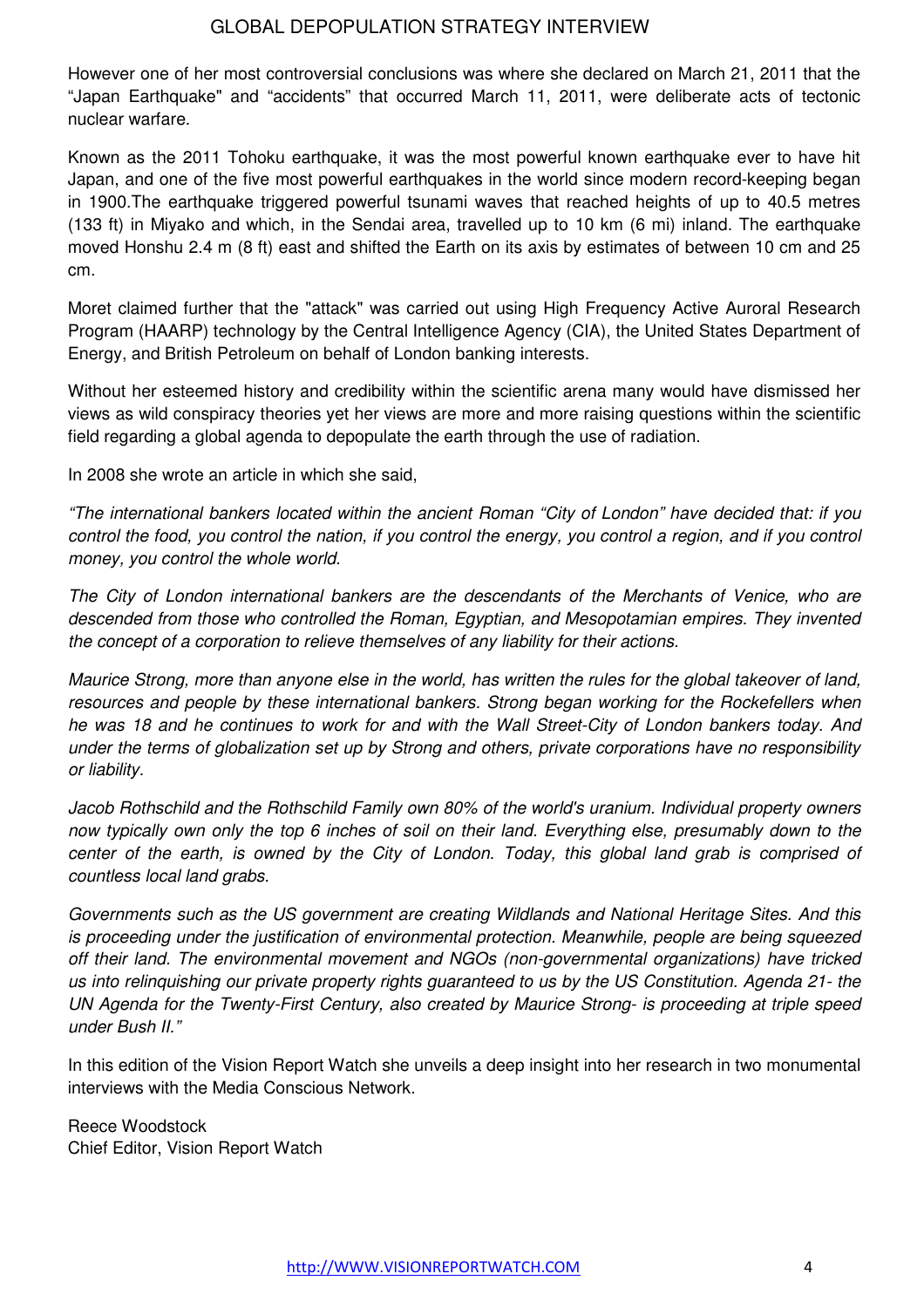#### **INTERVIEW 1: A GLOBAL DEPOPULATION AGENDA**

Interviewer: In our last conversation we were talking about radiation and its poisonous affects on humanity, which has an awful lot of side effects, not the least of which is cancer and death, but another one is infertility. The subject of infertility seems to be one that has so many components to it, and you are familiar with most of these components. I really thought we needed to talk to you about this; this is becoming a big deal now. Let's begin, if you don't mind, off camera you read something to me that I thought was really important for all of us to hear. Do you want to go ahead and read this, and let's put it into context. This is Bertrand Russell right in the middle of the Good Ol' Boys Club. And, maybe explain who Bertrand Russell was and why it is important that he said these words.

Leuren Moret: Bertrand Russell was a very famous mathematician and philosopher in England. He was actually Scottish. And he had a title; he was an Earl, so he was part of the established, titled gentry. He was very influential; he knew many, many people and he was certainly and insider on what was going on—the ideas that were being shared and proliferated at that time—what was politically correct. So this is what he said in his book, The Impact of Science on Society. It was published in 1952, but it was based on his lectures at Oxford in the 1930's. So, these are ideas that were already well established by the 1930's, and in fact they go all the way back to the 1800's, even to [Dr. Thomas] Malthus in the 1700's, who came up with this hypothesis of overpopulation as a terrible danger to civil society. Education should aim at destroying free will so that after pupils have left school they shall be incapable throughout the rest of their lives of thinking or acting otherwise then as their schoolmasters should have wished. Diet, injections and injunctions will combine from a very early age to produce the sort of character and the sort of beliefs that the authorities consider desirable. And, any serious criticism of the powers that be will become psychologically impossible. Now, that's 80 years ago but don't we see that happening today around us on many levels?

Interviewer: Indeed, and in fact, the type of circles he ran with in terms of circles of influence are still—a generation or two out—still very much in power today. If you care to expand on that a little bit so we can see where some of this thinking and directive has lead to now. So we can get a little bit of the lineage of it.

Leuren Moret: Right. Now, in the power elite using diet, injections and injunctions to dull our intelligence and limit the population is exactly what is being carried out now. It is being implemented as the goals of the New World Order, and of course, scientists and science are a key and crucial component of this. It would be impossible without scientists to do this. Francis Crick, who worked with James Watson to crack the molecular code of DNA, suggested medicating public drinking water to lower the fertility rate. This is decreasing birth rates; it is part of the Depopulation program. Dr. Gary Glum's book called, Full Disclosure, discussed Francis Crick's plan. It is very shocking to hear the actual words of Francis Crick. He said in 1962 the Seva Foundation held a symposium called "Man and his Future." Now, the Seva Foundation is the pharmaceutical company. . . . at which the Keynote Speaker was Francis Crick. His favorite tactics of population control included putting a chemical, which today we know is Fluoride that would cause sterility in the water supplies of those nations he judged as "not fit to have children".

Interviewer: Was the U. S. among them, because we are fluoridated almost everywhere?

Leuren Moret: Of course. And, the Genome Project is just a new name for the Eugenics program that got a bad name for killing off and sterilizing targeted elements of the population. They were Gypsies; they were Jews; they were Blacks; they were bloodlines that were identified as undesirable. But who made that decision? Of course it was the ruling elite. And, who implemented it? Of course it was the scientists. Quoting Francis Crick: This approach may run against Christian ethics, but I do not see why people should have a right to have children. We might be able to achieve remarkable results after 20 or 30 years by limiting reproduction to genetically superior couples.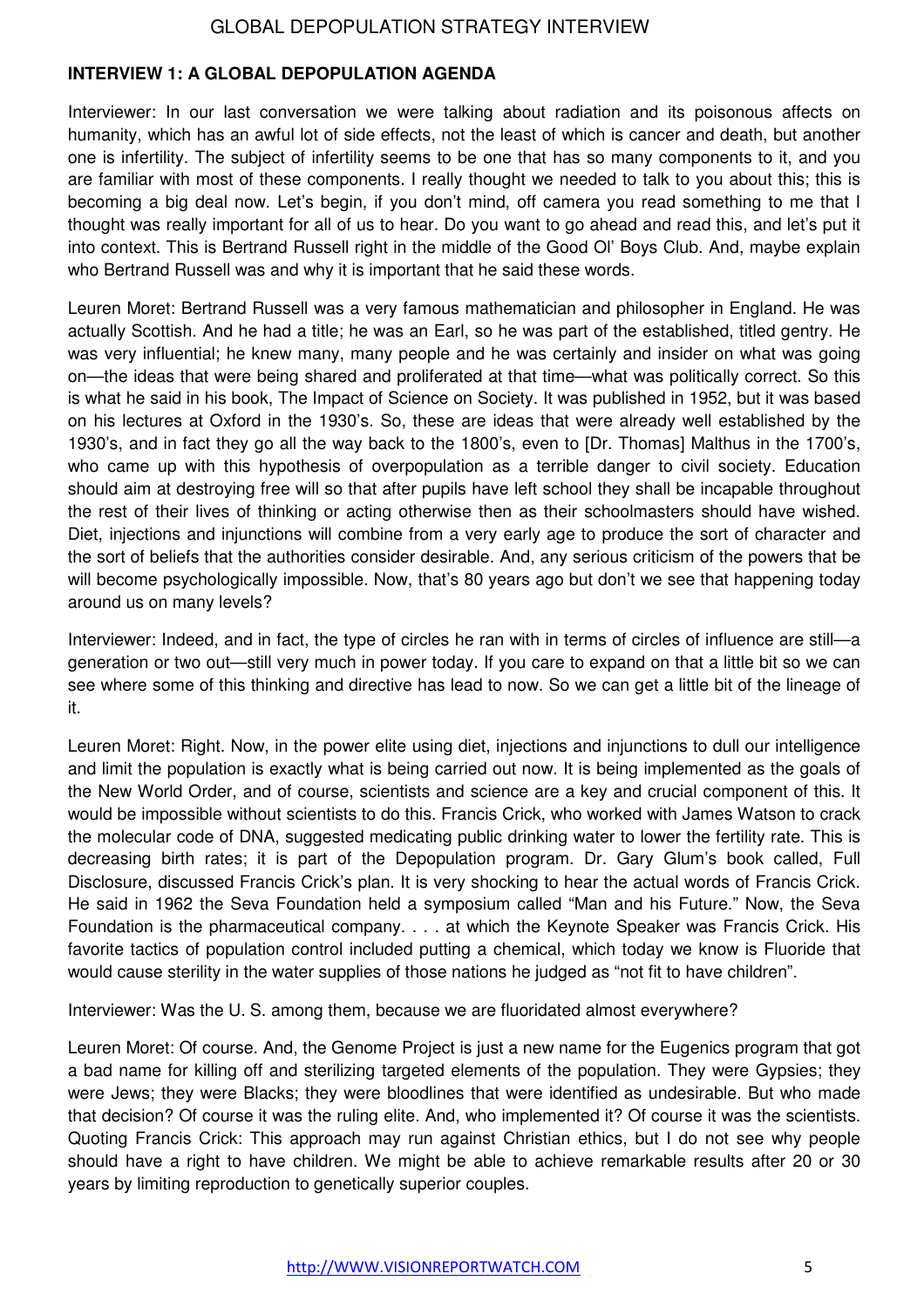Interviewer: OK, well, infertility is, indeed, an issue. It is an issue it seems mostly in first-world nations, where we have the greatest amount of science being applied to our societies. I know that there are other exceptions to that where experiments have been done on people and women in third world nations. The outcome has been sterility, and we are going to get into some of those. But can we stick with this whole DNA issue for a moment in tracking because there is something that you told me about when we interviewed you the first time, and I wanted to come back and revisit it. This has to do with an interesting project by the wives of the Google guys called "23 and Me". Can we talk about this and why this is so significant a project—seemingly a humanitarian project that people support by paying for the service.

Leuren Moret: Yes. Larry Page and Sergey Brin are the two co-founders of Google. They both dropped out of Stanford Graduate School to start Google, and the owner of Sun Microsystems funded them. Now Google, Sun Microsystems and Microsoft are all moving their headquarters to Israel, which will put them under the control of Jacob Rothschild and the city of London ruling elite.

Interviewer: This is true—they are all literally moving headquarters there?

Leuren Moret: Yes they are. Sergey Brin and Larry Page recently married, both of them, in the year 2007. It is very curious that these 32-year-olds, with about 30 billion dollars each in their pockets, both married women in biological information systems—in other words genetics or eugenics. Now, Anne Wojcicki worked at NIH, which is the eugenics headquarters for the U. S. Government. Then she went to the Wiseman Institute, which is the eugenics headquarters for the city of London and the international bankers. Then she worked at U. C. San Diego, which is the eugenics program for the Navy, or the University of California and the Navy work very closely, because the University of California is actually a weapon of mass destruction; it is the main weapon of mass destruction contractor for the international bankers on Wall Street and the city of London.

Interviewer: Under this umbrella are which facilities?

Leuren Moret: Under this umbrella was the Manhattan Project in World War II, when they developed atomic bombs, an Agent Orange prototype intended for depopulation and Depleted Uranium, radioactive poison gas weapons.

Interviewer: All of this under the University of California system?

Leuren Moret: All of this—well, the Manhattan Project started at U. C. Berkeley.

Interviewer: Yeah.

Leuren Moret: The University of California has had the management contract unchallenged for 62 years for the nuclear weapons laboratories.

Interviewer: Right.

Leuren Moret: I began to investigate that and wondered why, and I discovered that the first president of the University of California was a skull and bones man from Yale; that is the ruling elite of the United States. His name was Gillman, and he was very interested in science. He recognized in the 1860's that science was essential to the ruling elite maintaining control and power.

Interviewer: OK, so that's the history there. Let's go back to Google—not Google, but to "23 and Me," the wives of Google.

Leuren Moret: To "23 and Me," so Anne Wojciciki started a new company called "23 and Me." Well there are 23 chromosomes on the DNA. As soon as she married Sergey Brin she received millions of dollars not only from Google, but other venture capital companies in Silicon Valley to move her start-up company forward. Her company is to collect DNA voluntarily from people through the Internet. They will pay her to analyze their DNA and give them suggestions on who would make better partners for them to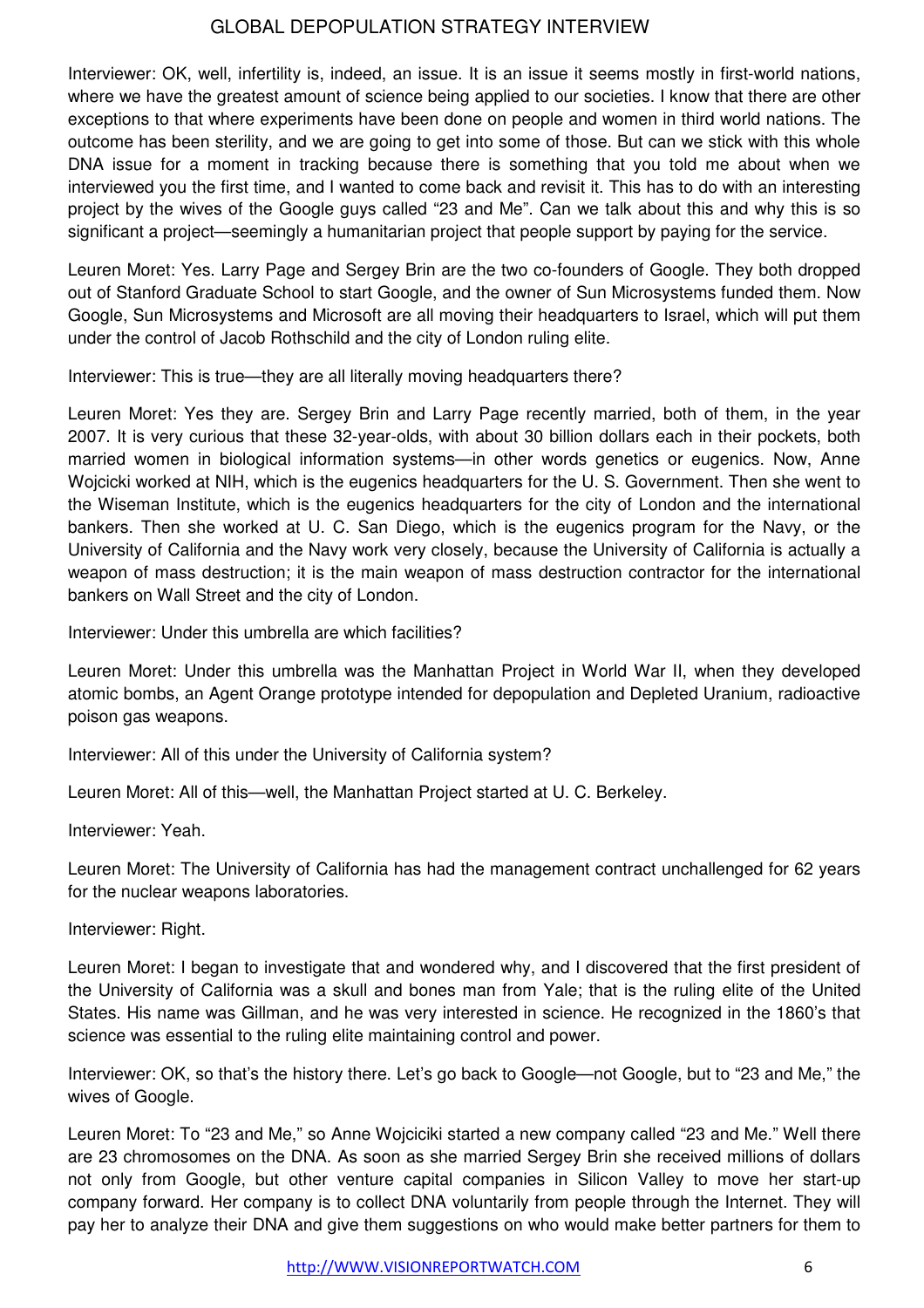marry, based on DNA considerations. Now, it is alarming because you or I would never voluntarily give our DNA: that is very, very intimate information, and they don't really need our DNA to know who we are, because if they can get a member from somewhere in your family they have the DNA for the whole family.

Interviewer: What is the larger implication of this—the largest implication of this, from what you understand? There group is relatively new, too.

Leuren Moret: The largest implication is that Google, when it is moved to Israel, will be directly under the control of the city of the city of London Bankers through Jacob Rothschild. That means that ethnic specific bioweapons that are being developed in bioweapons laboratories all over the U. S. and in other countries as well, will be used by the international bankers to wipe out bloodlines that they have identified as undesirable. It's not just Gypsies and Mexicans and indigenous people. They also want to eliminate lateral thinkers and change agents in the population. They have already been culling and killing off about 50,000 people a year in England with microwave and other exotic technologies. This doomsday machine is already underway.

Interviewer: There is a precedence for this; everyone is fairly well familiar with SARS—the whole Asian Flu thing and how that played itself out in Canada. Give us some other ideas where this has come up, where there have been viruses that have specifically engineered for a geno-type, if there are others like SARS. Or, was that sort of [unique]?

Leuren Moret: I'm trying to think of some examples. Well, it's not exactly a bioweapon—we know that American scientists and medical experts visited American Indian reservations maybe about 20 years ago. They told the Indians they were collecting DNA data to help them with Diabetes. They asked the Indians permissions to do mouth swabs on them. If you get a sample of someone's saliva—you could even get that off a fork they used in a restaurant, walk over and take it off the plate—then they have your DNA. In some American Indian tribes now 80% percent of fertile women are sterile.

Interviewer: How does that relate back to the previous statement where their DNA samples were taken via saliva? What was introduced or what happened to create the sterility?

Leuren Moret: We know the American Indian populations are declining; we know that the medical healers with traditional medicines in the Indian tribes are being murdered. I've been told that eight or ten healers just in one Indian population, they all died within a week of each other. Also, in Hawaii the Hawaiian High Priesthood has informed me that their native healers are also dying off very quickly. So, weather bioweapons or other exotic types of technologies are being used on them is not completely straightforward, but they certainly have both technologies and the ability to use them and apply them anywhere they want to.

#### Interviewer: What about vaccines?

Leuren Moret: Vaccines are the same thing. I interviewed a Black South African woman who told me that she and the women in her family had many children—not her, but the women in her family had no problem having children. She said that when she and her friends went into the hospital in South Africa to have their first babies—these are Black women, they were not allowed to leave the hospital until they had a shot. She said they wouldn't tell us what was in the shot, but we couldn't leave until we had it. She said none of us ever had a live birth again. They were given a vaccination, or chemical agent, medical agent that made them allergic to their own fertilized egg. So, none of them ever had another baby. She also said Black babies born in these South African hospitals neither parent had AIDS, but the newborn baby went home with AIDS. This Green Beret Special Ops soldier was on a special mission to South Africa. The U. S. military was transporting United Nations and World Health Organization doctors to South Africa to deal with an outbreak of an epidemic of something like Anthrax. He told me when they got down there the area was quarantined; it was also the center of the greatest resistance to Apartheid. He looked around and he said there was no disease outbreak; it was very obvious. He began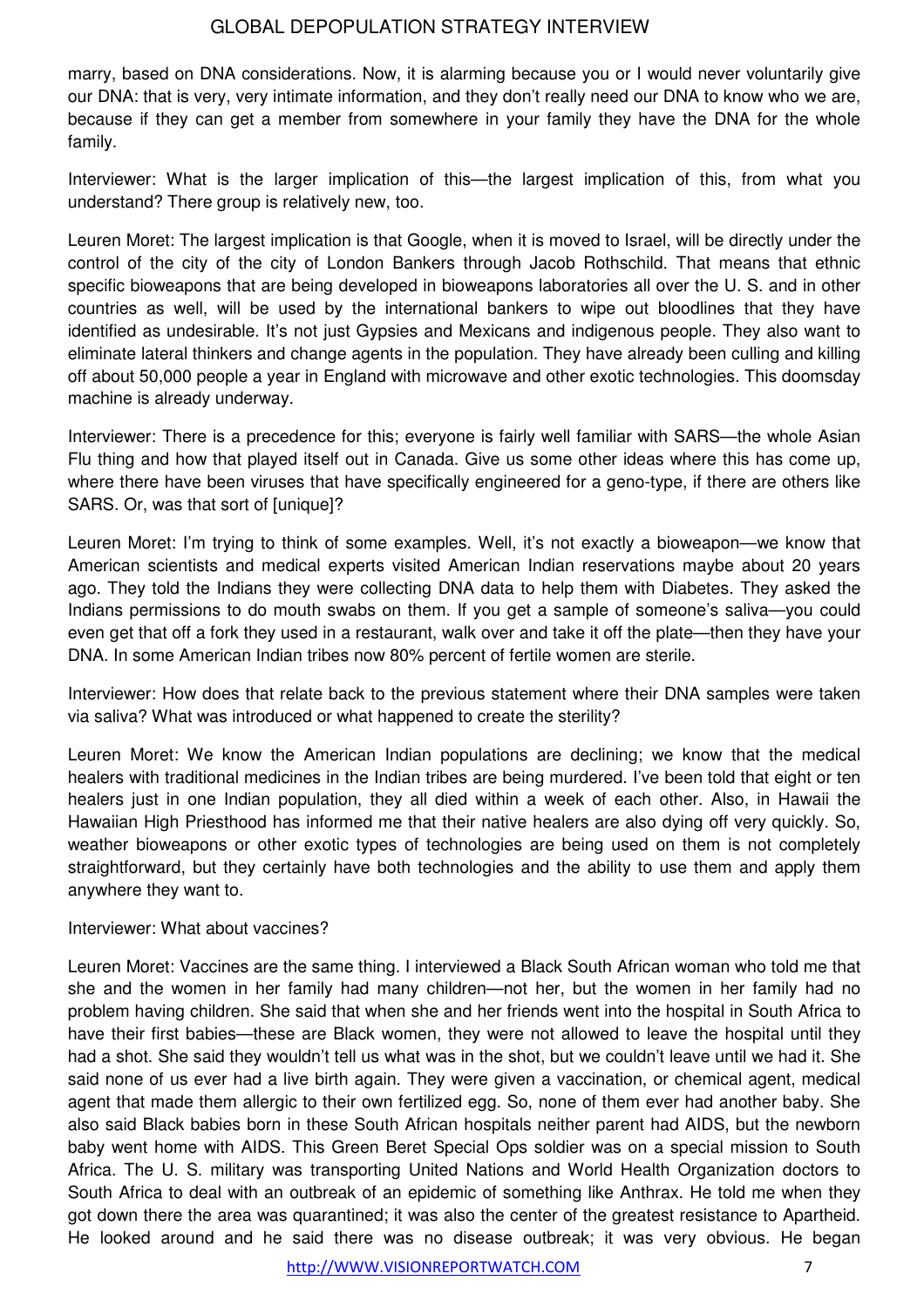challenging the doctors and asking them why they were really down there. Finally a doctor from Finland said no, there is no outbreak here. But we are going to vaccinate all these people, and in 12 years they will be dead. That was the introduction of AIDS.

Interviewer: This was what year?

Leuren Moret: It was in the 70's. The Club of Rome proposed development of an AIDS-like agent for depopulation in about 1974. It was funded by Congress in a Bill that gave the military the funds to develop it at Fort Dietrich. The AIDS vaccine—or, it [causing agent] is put in vaccines—was manufactured in Phoenix, Arizona in a laboratory and delivered to Africa.

Interviewer: Well, and we can certainly see the history there. So, that's Africa.

Leuren Moret: That's Africa.

Interviewer: Attempts were made through various viruses with the Asian population.

Leuren Moret: That's right.

Interviewer: Now we have another interesting little phenomenon called the HPV vaccine—Human Papilloma Virus vaccine for young girls just coming into their ages of fertility.

Leuren Moret: That's right.

Interviewer: Beyond that even boys, which we're not going to get to just yet. What do you know about or can you share from your research about the HPV vaccine in young girls.

Leuren Moret: First of all why would you give young girls a vaccine, when they are 10 to 12 years old before they have even entered puberty? They are pre-puberty age. Why would you give it girls who are not even sexually active? It would make much more sense to give it to them once they became sexually active. It is so widespread I suspected right away that it was possibly an agent for sterilizing these women. It doesn't make sense. It also makes these young women sick sometimes; there is a reaction to it.



Interviewer: Yes.

Leuren Moret: It certainly hasn't been tested adequately. So, why is there this big rush? I'd like to read something. This is also from Bertrand Russell's book, The Impact of Science on Society, and this was published in 1952. He said the Nazis were more scientific then the present rulers of Russia. If they had survived they would probably have soon taken to scientific breeding. Any nation which adopts this practice will, within a generation, secure great military advantages. The system, one may surmise, will be something like this: Except possibly in the governing Aristocracy all but 5% of males and 30% of females will be sterilized. The 30% of females will be expected to spend their years from 18 to 40 in reproduction in order to secure adequate cannon fodder. As a rule, artificial insemination will be preferred to the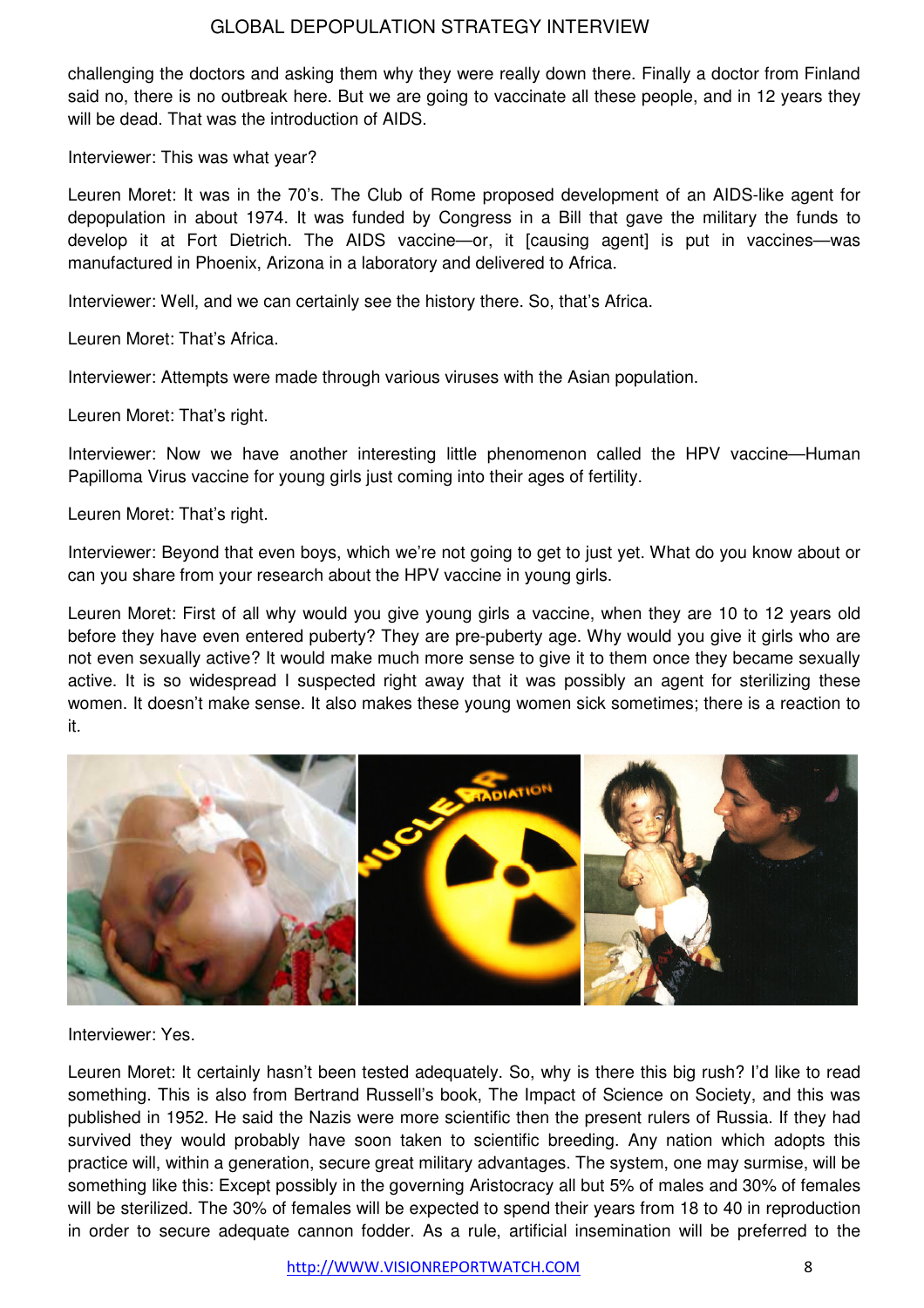natural method. That's Bertrand Russell's own words. Medical doctors and insiders today have told me that "wild reproduction" is not a desirable outcome in the future. Already we have terrible infertility problems in men and women. He also told me that in the near future the only way people will be able to get pregnant is to go into a hospital.

Interviewer: Why is that, because we'll be infertile?

Leuren Moret: Infertile. And, 20 years ago, in the 1980's, 15% of men's sperm globally had damaged DNA, 85% was normal. Today that is reversed. Only 20% of men's sperm today is normal, and 80% has damaged DNA. It is so damaged now that at scientific conferences, where scientists come together from all over the world, they are ringing the alarm and they are making comments and statements publicly that everything is wrong with the sperm. It is very weak; it is not motile; it can't swim in the fluid to reach the egg, and of course, the DNA is damaged. When you put the damaged DNA in an egg or a sperm to form the first cell of a new living organism every cell in that organism has the damaged DNA expressed—in every cell. It is passed on to all future generations and it never repairs itself. This is a scientific experiment by unconscionable people, which has an unknown outcome. It is damaging and changing the Genome of the entire planet, which took 4½ billion years to evolve. You can't touch one part of it and damage it without damaging all of it because it is interdependent, it is intra- dependent and it is all organized in a syncopated dance. So, if one dancer trips and falls it messes up the whole dance floor.

Interviewer: We have dancers all over the world tripping and falling right now. You know it seems as though it is coming from every direction, and it all seems to be pointing to a weakened immune system in mass, and also to a weakened ability to reproduce. If we continue the conversation about the HPV vaccine for little girls, which is very highly debated because it may even cause Cervical Cancer some studies say, no less infertility—how crazy is it that they are now recommending that young men and boys have this cervical vaccine? What's up with that?

Leuren Moret: Well, you see, as time goes on the application gets more and more bizarre and it actually confirms earlier suspicions, not just by me but many other people that the hidden agenda is really to sterilize young people. The soldiers, beginning in the summer of 2007, who have served in Iraq and Afghanistan, the medical doctors have been reporting very, very aggressive cancers in their mouths and in their throats. It is very difficult to even treat it. Now, what is really bizarre is that the U. S. Government is saying that these soldiers are having oral sex.

Interviewer: And that's why they have the mouth cancer?

Leuren Moret: And that's why they have these aggressive mouth and throat cancers. So, now they want to vaccinate all the young men, as well. Well I'm sure the young men and young women who are the real target of these vaccinations—I think it is going to be along ethnic lines, and it is really very alarming!

Interviewer: Yes!

Leuren Moret: However, the aggressive throat and mouth cancers have also been reported since 1993 in a very interesting animal in Tasmanian, called the Tasmanian Devil. It is a small Marsupial that looks like an Opossum. It has been reported that 50% of the Tasmanian Devil population has been exterminated with very aggressive throat and mouth cancers in Tasmania.

Interviewer: Now what do these have in common?

Leuren Moret: What they have in common is Uranium. The soldiers with these aggressive throat and mouth cancers were contaminated and exposed to very high levels of Depleted Uranium dust and nanoparticles in these war zones in Afghanistan and Iraq. Even down wind thousands of miles, this stuff goes all over the world; it is very mobile. In Tasmania—I looked up the air currents and the circulation patterns in that region of the Southern Hemisphere, and I discovered that Uranium mining increased from 50% of the year to 100% of the year in Australia in 1993. And, milling of Uranium, which is a very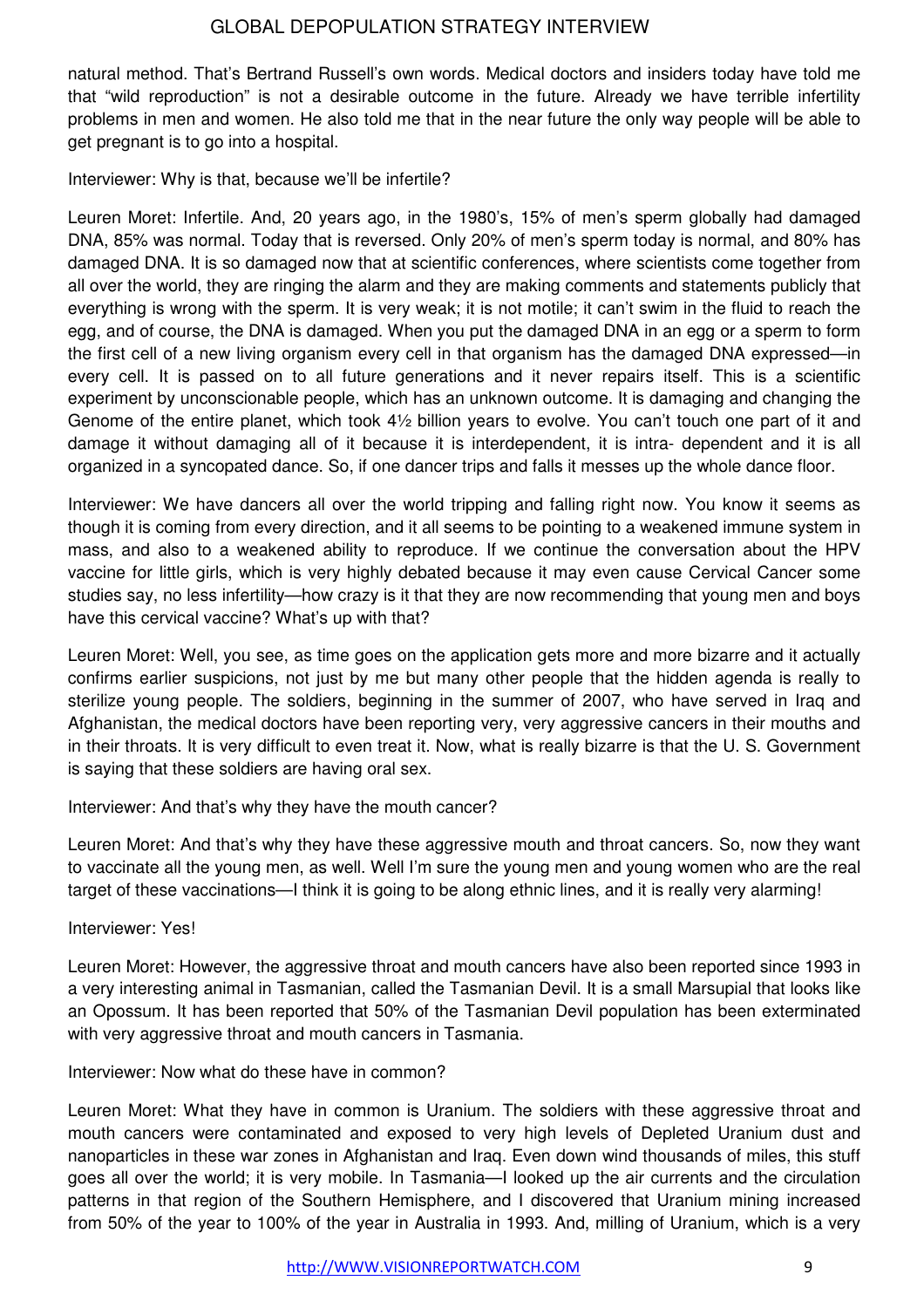dirty process, where they crush the Uranium Orr and the dust gets into the air, that also increased from 50% to 100% of the year in Australia. So, you are doubling two times, increasing by four times the amount of Uranium in the air. The air currents carry it right down to Tasmania and New Zealand. These poor little Tasmanian Devils, they die within two months. These cancers are very, very aggressive and it is also on the muzzle of their faces, which is where they are scavenging for food and they are drinking water. It is the nanoparticle effect —very, very tiny particles of Uranium Orr, and the Uranium weapons.

Interviewer: This, in and of itself, is also linked with infertility, isn't it? Exposure.

Leuren Moret: Oh, my goodness! Radiation causes tremendous fertility problems. It not only damages the DNA in the egg and sperm, but it also causes infertility in men and in women—very high increases in infertility that I just mentioned. It is a global event, so it has to be due to an environmental event; the only thing that has really been prolific since 1945 in the global atmosphere is Nuclear Technology.

#### Interviewer: Yes.

Leuren Moret: It was atmospheric testing; the Atomic Bombs and Hydrogen Bombs had much more Depleted Uranium in them than Plutonium. The Plutonium core was only 20 pounds. Thousands of pounds of Depleted Uranium were packed around that core. That is all vaporized in a thermonuclear explosion. Then when atmospheric testing ended in 1963, Nuclear Power plant emissions replaced that radiation that had been stopped, and then in 1991 Depleted Uranium weapons were introduced to the battlefield. The global impact is very obvious from data that I have collected from governments around the world. What is happening is this global pollution with the Depleted Uranium combined with other nuclear technologies and the vaccines and everything else is increasing death rates, so they are shaving off the lifetime expectancy of the elderly; it is cut back 15 years now in some countries. They are decreasing birth rates by causing infertility.

Interviewer: Right.

Leuren Moret: It is very obvious in the data I've collected all over the world: in Japan, in Hawaii, in the United States, in European countries. Russia, Japan and Germany now have a death rate that is higher than the birth rate. In other words their populations are declining.

Interviewer: And Depleted Uranium is being used in a very targeted and literal way, yet still to this day in Iraq to basically sterilize the populations that these dirty bombs are being used against and in the process, also not just killing them, but creating, as you say, corrupted DNA, infertility and so forth, but our soldiers are bringing this back home, which we talked about this earlier in the last interview. So, certainly this is another mechanism. And, there is something else that is on the horizon that could interfere, again, with the health of the local populations, and it is not ethnically biased nor targeted because this is something that is due to come out in September of '08, or August of '08, which is a spraying of a pesticide over the entire bay area—San Francisco Bay area, which is just unbelievable in terms of the potential devastating affects and simple side effects as well. This has already happened over the city of Santa Cruz. I'm concerned about a few things here. They are going to go ahead and run with this before there are any Environmental Impact Reports done?

Leuren Moret: That's right.

Interviewer: And there is already evidence of what it has done to the populations it has been sprayed over before. In addition, it seems to be that if you just let this little critter, which somehow got in here from Australia, be it is not that devastating, anyway. Tell us what is going with the spaying for this little brown moth.

Leuren Moret: OK. Could I just say something to add on to the end of that last segment?

Interviewer: Of course.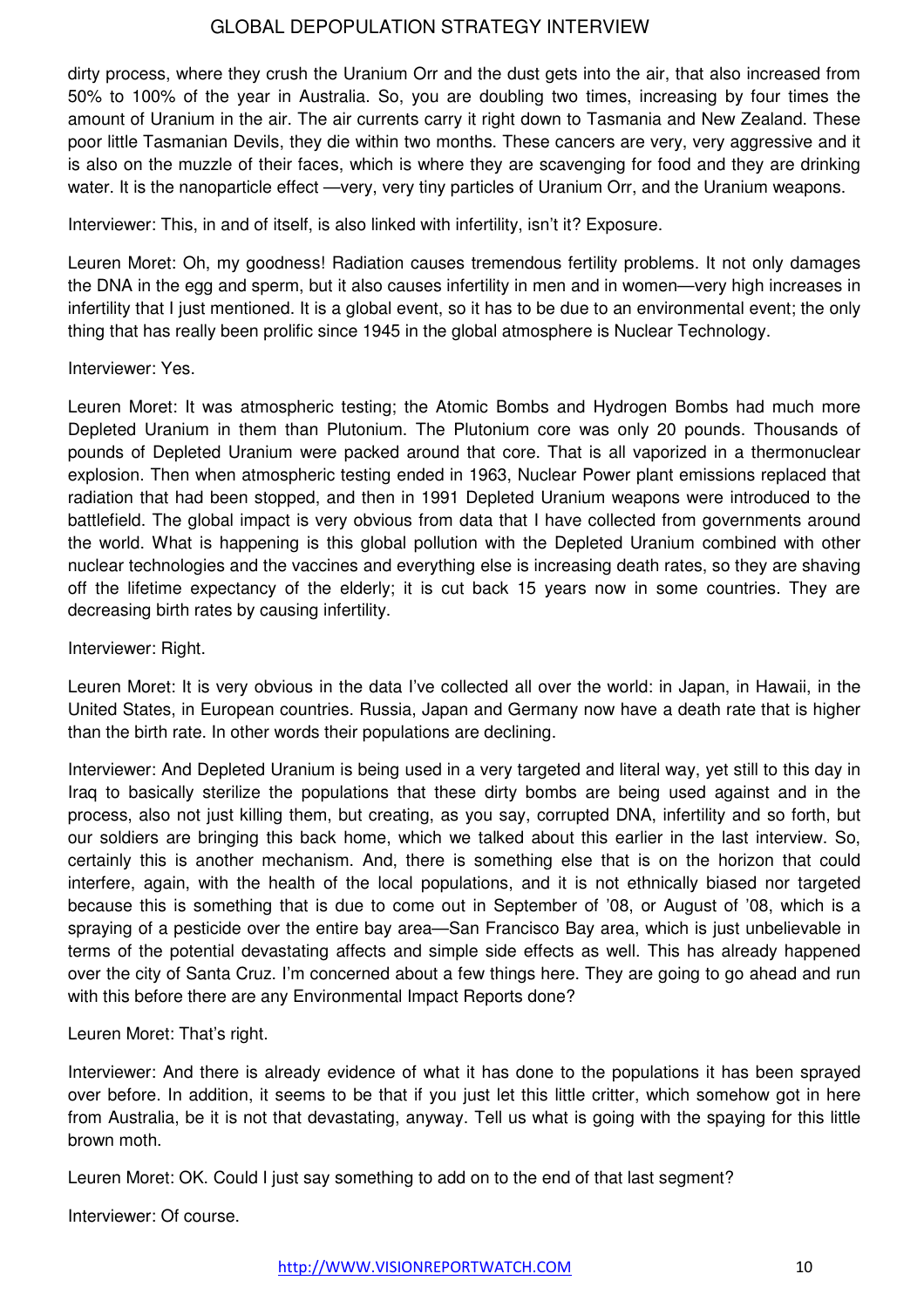Leuren Moret: What I would like to just mention is that these London Bankers who are carrying out this depopulation, are also carrying it out on Israeli citizens. In the 2006 Israeli attack on Lebanon, which was planned years before, the U. S. had already transported 5,000 Depleted Uranium bunker busters to Israel two or three years before the attack. When the attack started I knew they were using Depleted Uranium bombs, and I knew they were grid bombing and carpet bombing Lebanon. I sent out a press release all over the world warning that as soon as the rains started in Israel, which was in October, within two months there would be an epidemic of Diabetes in Israel, because that Depleted Uranium traveled on air currents in a half an hour, or less, into Israel. The mountainous region of Israel is in the north close to the boarder with Lebanon, and sure enough, in December the first newspaper articles started to come out that there were huge increases in Northern Israel in Childhood Diabetes, and it was obviously synchronized with the rain patterns. We know all over the world from increases in Diabetes that the greatest numbers of new cases are always diagnosed when the rains start. The rain washes the radioactive particles out of the air on to people's skin, into the drinking water and on the food. Even worse—this is horrible—the bomb crater analyses from the Lebanon side of the boarder with Israel that were used in the 2006 attack were analyzed at Harwell, the British radiation laboratory. It was found that these bomb craters were contaminated with Deuterium, which is a component in nuclear weapons, and high levels of Uranium 235, which is removed from Depleted Uranium; it should have been much lower. Also, there were very high levels of radiation when monitoring was done for a couple of months, for the first three weeks very high levels of radiation dropped very quickly. And, these are all the signatures of fourth-generation nuclear weapons. These were fusion weapons or a new kind of fission weapon. We don't really know, probably fusion weapons. This also contributed to the illness imposed on the Israeli people. Now, I'm saying this because religion really has nothing to do with this.

Interviewer: Right. The powers that be are equal opportunity offenders in that sense.

Leuren Moret: Equal opportunity killers.

Interviewer: Exactly.

Leuren Moret: And, perhaps they are depopulating Israel now to bring in the big corporations and to make this one of the new centers for world government. That's what I suspect is happening. Radiation respects no boarders; it respects no socioeconomic class and it respects no religion.

Interviewer: Yes.

Leuren Moret: Let's go back to the Brown Moth.

Interviewer: So, the Brown Moth.

Leuren Moret: Yes. The Secretary for Food and Agriculture, Mr. Kawamura appeared at the Berkeley City Council meeting on February 21. He brought a panel of three other medical people with him, a medical doctor, a pesticide expert and a toxicologist. In that discussion that they had, presentation, questions and feedback from the City Council members, Mr. Kawamura announced that this Brown Moth had been in California for at least ten years; it had never been proven to be harmful to agriculture. The pesticide had had no affect in the two-year spraying program to eradicate the Brown Apple Moth in the Santa Cruz area. And, there have been no studies done on the health affects of this pesticide. He also stated that they would begin spraying for at least five years in the entire bay area in August or 2008, and that the Environmental Impact statement would not be finished until the fall of 2008. When City Council members and public citizens making comments brought up many issues—they said that over 600 people had been made ill by the spaying over a two-year period in Santa Cruz. The absenteeism in schools went up 100% the day after the spaying because it made school children ill. Some people had to move out of Santa Cruz; they were too ill to stay there during this spraying program. And, Mr. Kawamura said well that was just information from the Internet and they were mentally ill or they had some kind of stress syndrome, or other issues, but it wasn't the pesticide. They just have mental problems. One of the City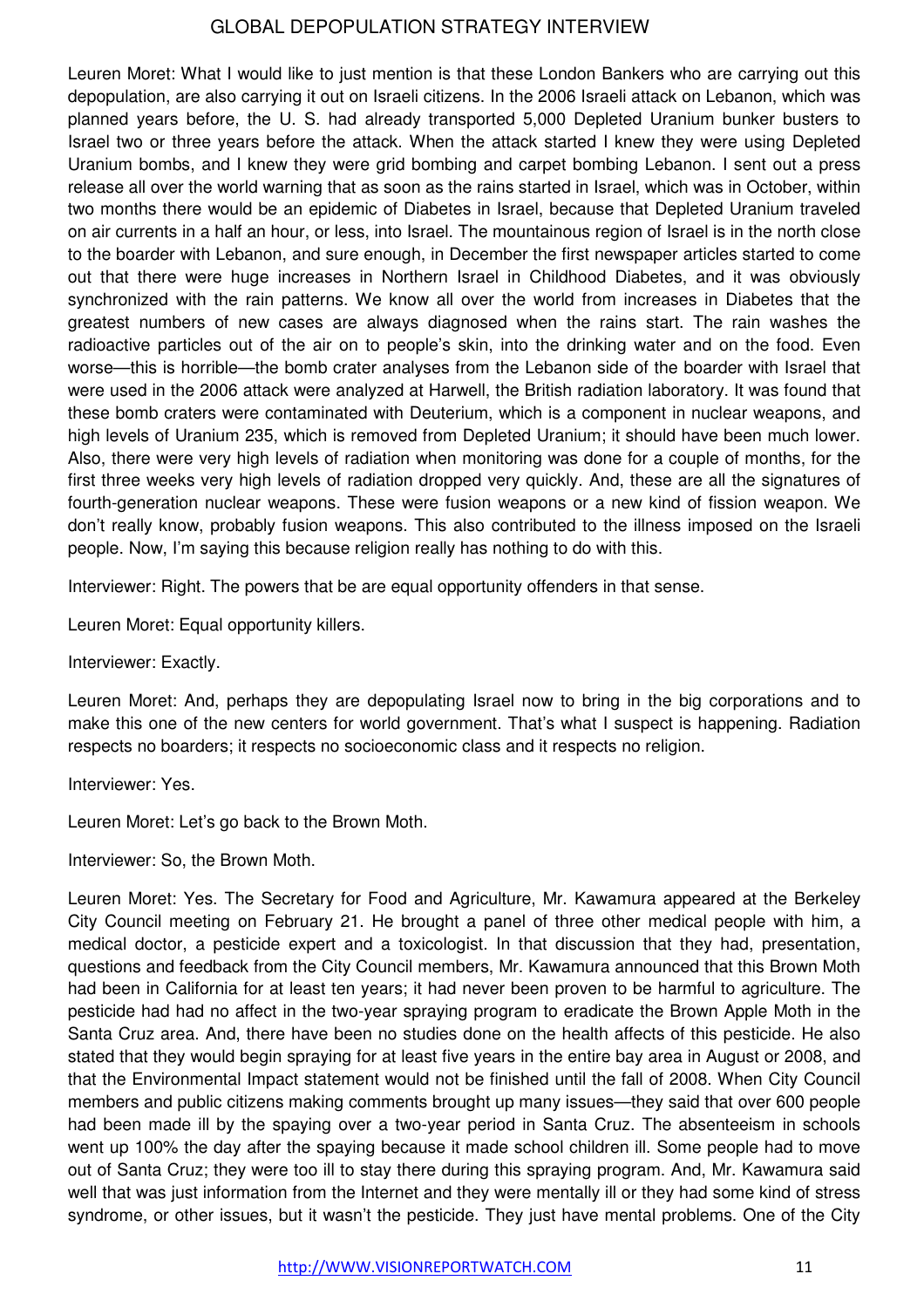Council members said well, hundreds of thousands of cats died from this spray during the spaying of Santa Cruz; were they mentally ill, too?

Interviewer: OK. That's a good one!

Leuren Moret: So, it was quite obvious not only from his testimony in that City Council meeting, but from visits he had made to other cities in the bay area, feedback from the cities and thousands of worried citizens that the only five people who are in favor of this pesticide spaying program are Mr. Kawamura, the Secretary for Food and Agriculture, and the three panelists he brought with him, as well as Governor Schwarzenegger. Now, we know Governor Schwarzenegger was made governor by Jacob Rothschild at the city of London. And the economy of the State of California is the seventh largest economy in the world, and California has no debt. The city of London bankers are absolutely drooling and slobbering over the tremendous wealth that California has, so he has put in a governor will implement programs that are favorable or desired by the city of London Bankers.

Interviewer: Now, why is this spraying program, would you see it, to be favorable to them?

Leuren Moret: Number one, the San Francisco Bay area—remember the Apartheid issue in South Africa, and the introduction of AIDS? The San Francisco Bay area is the most activist center in the United States. There are over 1,000 activist organizations here. It is also the most progressive; it is the most liberal and it is the strongest anti-war center in the United States.

Interviewer: This is true—extremely liberal/progressive communities around the bay area.

Leuren Moret: And what is the name of this pesticide?

Interviewer: Oh, yes. It's called Check Mate.

Leuren Moret: It is called Check Mate, or Check Point.

Interviewer: Yes.

Leuren Moret: So, doesn't that kind of hint at the hidden agenda.

Interviewer: Yeah, that's cryptic.

Leuren Moret: Very cryptic.

Interviewer: What about DNA? Was there any science on the effects on DNA or anything deeper?

Leuren Moret: There haven't been any studies on the affects to the people in Santa Cruz, but a pediatrician who testified in the Berkeley City Council meeting stated that baby boys who were exposed in utero to chemicals in the pheromones that make up the pesticide are reported to have been born with micro penises —in other words very small under-sized penises, or deformed penises. Since this is a pheromone, which is a hormone, it is a signaling molecule; it is intended to make the male moths unable to mate with the female moths. It can have the same affect, potentially, on human beings. These are signaling molecules, and we know from pesticides and radiation that have contaminated the Columbia River in Washington State that the population of fish, the females are increasing and the males are decreasing, also the otters—the Fresh Water Otters that live in that river, the males are no longer able to mate with the females; they don't know what to do. We also know that in contaminated areas from pesticides and agricultural chemicals in the Everglades in Florida, that the alligators do not know how to mate the males with the females, also. So, these are signaling molecules that control the sexual responses and natural things that animals do in many animals, in fish and, obviously, in humans as well.

Interviewer: So kind of bringing this back full circle, our DNA seems to be being impacted by a number of influences. We've talked about the radiation; we've talked about the potential of some of these pesticides just a moment ago; we have a system in which our DNA can be gathered voluntarily—the information—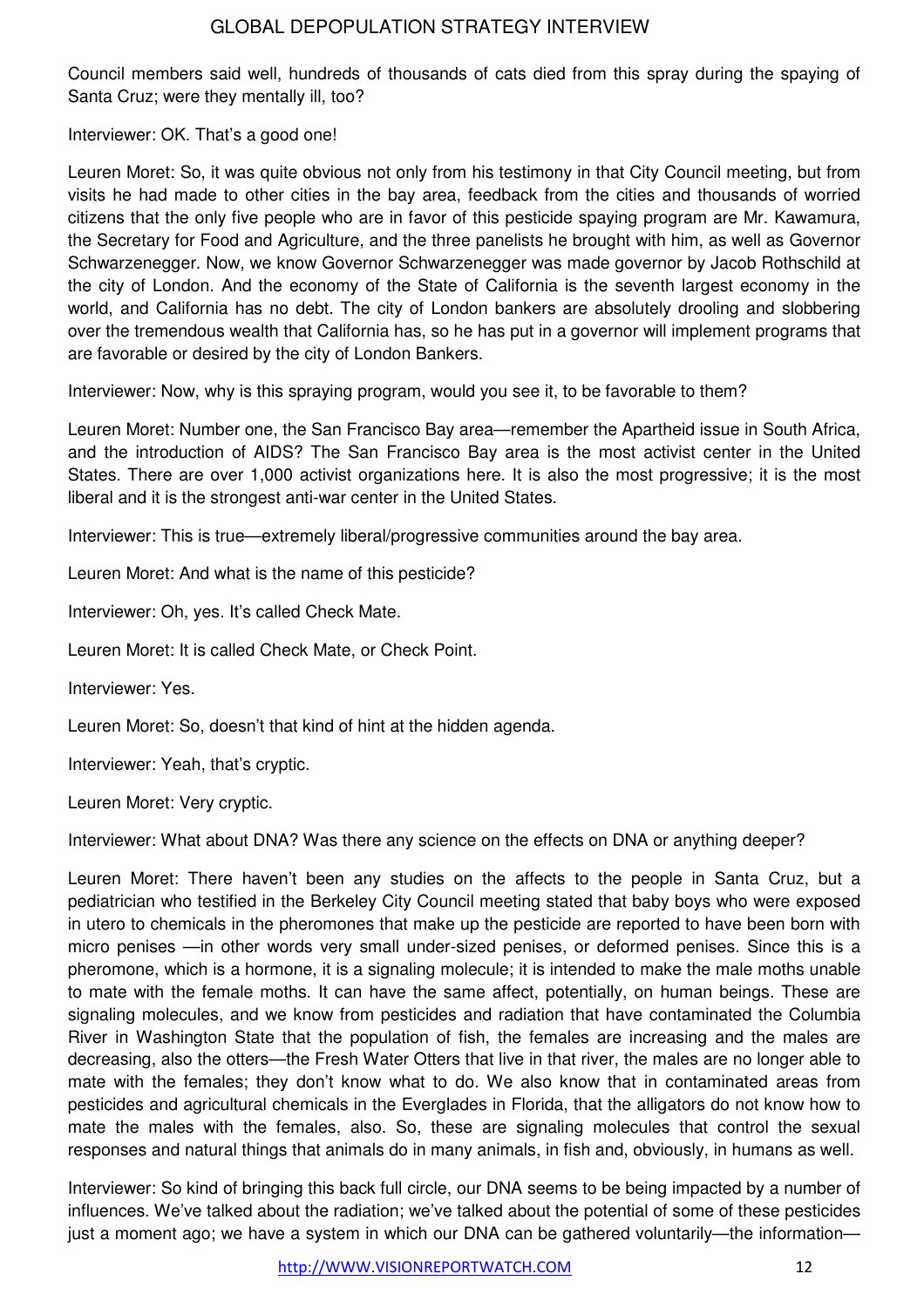so that very specific agents can be made that target and create viruses for that particular gene pool, if that is the desire of those who can do this in conjunction with the scientific community. We also have chemtrails in the air.

Leuren Moret: That's right, and this is another aspect of the pesticide program, because chemtrails were conducted, they were spread over the Santa Cruz area the entire time that the pesticide program was going on. Now, why would they be spaying metal particulates with plastics or other components in the chemtrails over Santa Cruz at the same time they were doing the pesticide spaying? The answer is that when I was an environmental commissioner for the city of Berkeley for eight years, the University of California and the Lawrence Berkeley Lab had to come to the commission each time they wanted to do a new project. When they came to tell us about a nanotechnology foundry—a nanotechnology facility that they wanted to build at the Lawrence Berkeley Lab up above the Berkeley campus—I asked them will this nanotechnology research be used for nuclear weapons development? I had to ask that because Berkeley is a nuclear weapons-free zone. They assured me oh no, that's not what it is for. Then somehow the conversation turned to binary weapons. And I said what's a binary weapon? They said it's a biological weapon that has two components, or even three, and when one is introduced it may not cause any harm or it may be minimal, but when the second component is introduced they interact synergistically and become very toxic or lethal. And, I just went to a pesticide conference in the city of Berkeley, which is held annually, and it was very interesting because one of the speakers said that sunlight can interact with pesticides or other components and increase the lethality or trigger the chemical action of these agents. Another thing with this pesticide is that it is in very tiny capsules—in maybe the ten micron range—this is larger than nanoparticles. But theses very tiny capsules, after the pesticide escapes and is dispersed in the air, these have formed a horrible scum and messed up all of the waterways, the creeks, the rivers and even the coastline of beautiful Santa Cruz. That's only two years of spaying.

Interviewer: And they want to spay for five years.

Leuren Moret: At least five years.

Interviewer: So just the fact that it doesn't seem to have any impact on the Brown Apple Moth is a big red flag; the fact that they don't want to get the Environmental Impact Reports in before they start the project is a really large red flag.

Leuren Moret: Yes.

Interviewer: My understanding—and this is happening very soon, in fact next week from the time we're shooting this; by the time this airs it will have been done—the Berkeley City Council is going to put their protest vote together. Hopefully an attorney or a team of attorneys will be assembled to fight the government on this spraying program, because it seems that all the communities around here are outraged over this.

Leuren Moret: All of the communities are outraged. As I said, the only five people who are in favor of this plan are in Sacramento and they are not going to be spayed.

Interviewer: No.

Leuren Moret: Oh, and then one of the City Council members asked one of the members of this panel the medical doctor—would you like your children to be spayed with this pesticide? He [the doctor] could not give a straight answer; he wouldn't really properly answer the question. You know that sort of gives the game away.

Interviewer: There is another flag, yeah.

Leuren Moret: There is another flag. But another very strong flag is that the Secretary for Food and Agriculture said our consultants on this spraying program are from Tasmania, New Zealand and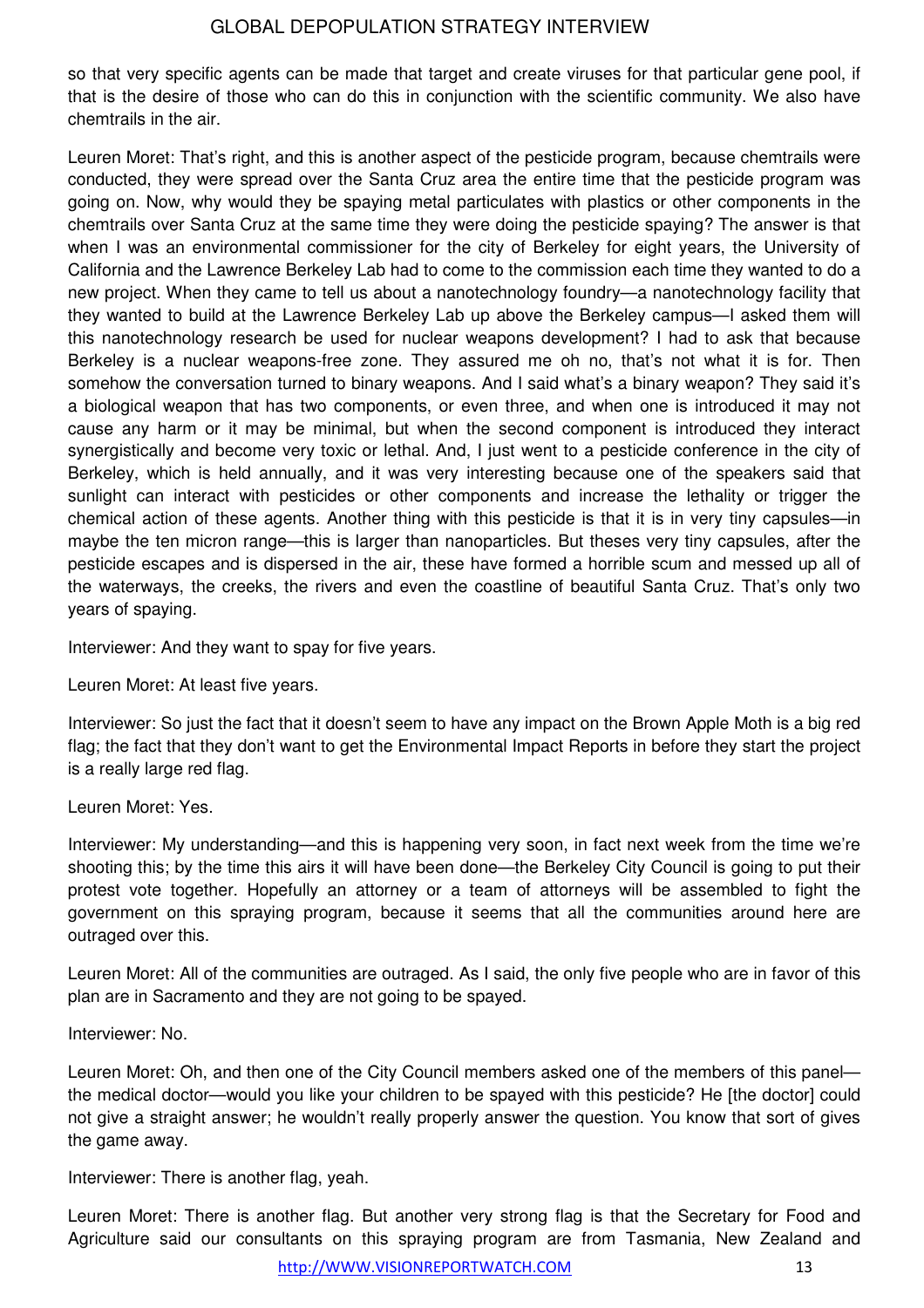Australia. They are not spaying down there because the moth isn't a pest in agriculture. So, I was wondering how could they be experts on a spaying program if they don't even spray down there?

Interviewer: Interesting.

Leuren Moret: It is actually indigenous to Tasmania and in New Zealand and Australia there are natural predators that keep it in check.

#### Interviewer: Right.

Leuren Moret: So, what they are doing is attacking our immune systems globally with Depleted Uranium global contamination; they are attacking our fertility; they are increasing death rates and decreasing birth rates, and then locally they are using vaccines to sterilize; they are using pesticides and other chemical agents in combination with other components to interact in an unknown way. I think that most citizens who testified in the City Council meeting and they've written newspapers and so forth, are calling this a bio warfare attack on the bay area. I think people clearly understand that is exactly what this is.

Interviewer: In Sedona, Arizona the incidents of chemtrails have been extremely high over the last more than half a dozen years, and certainly one of the affects that it has had is people are exhausted, upper respiratory infections, constant threats to move out of the region. I noticed that this is now pretty standard in most cities; in most cities we are seeing it, including in Europe, certainly in the United Kingdom and here, too. It must be a component of all of this; it has to be component. And, if you take just as an aside, we did an interview with Stephen Lewis, the founder of the AIM Program, working on a quantum level fixing vibrational causes for disease, and he said that, almost without exception now, every single new virus that is popping up is man made. So, it seems to me to be very clear we are under assault on so many levels to weaken the human immune system that it really seems to me just taking care of our immune system has to be number one on the list now, of our priorities.

Leuren Moret: What is interesting is that following World War II in the debriefing of the Nazis—the officers who carried out their military programs—one of them said in the interview big bombs and armies and militaries are so messy and they are very expensive when just some germs in a small vile would do the same job. It's a lot cheaper.

Interviewer: It's a lot cheaper and. . . .

Leuren Moret: And they can make a lot of money on the pharmaceuticals. So the same people who are making the decisions to develop these weapons and go to war own the pharmaceutical companies so they are making huge profits. In Third World countries people who can't afford healthcare simply die. So it is all depopulation.

Interviewer: Thank you Leuren.

Leuren Moret: But I'm not an Apple Moth.

Interviewer: Nor am I!

Interviewer: As an update the bay area spraying program has been delayed for one year as a result of protests from the city governments. Meanwhile, the best advice is to stay alert and proactive when it comes to decisions about your health and that of your children. Our instincts are becoming increasingly important in this arena.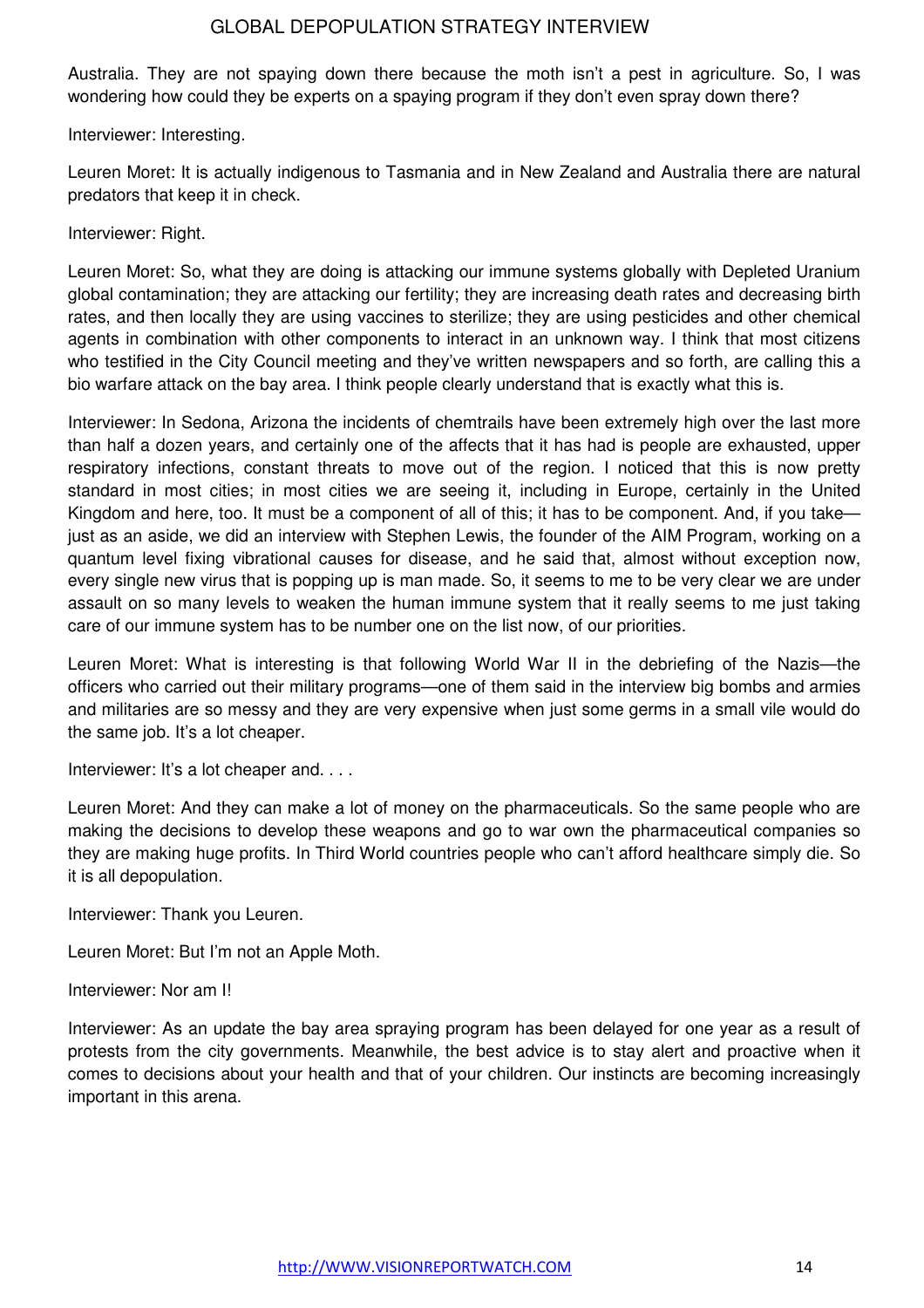#### **INTERVIEW II: FUKUSHIMA, NO ACCIDENT**

Interviewer: As I understand it, Leuren, your current line of research has led you to a startling conclusion. And that is that the Fukushima March 11, 2011 HAARP nuclear attacks, were done by the U.S. CIA and Department of Energy, DOE, on behalf of the City of London banks and bankers. Is that correct?

Moret: That is correct. The weapons of mass destruction exist for the international financiers. The London and Wall Street bankers. Period.

Interviewer: Well, that is a remarkable conclusion and you are not alone in that conclusion. As we understand it, Claudia von Werlhof, professor of political science and women's studies at Innsbruck, Austria, has been laying some of the foundation for these conclusions in general. And I was wondering if you could begin to bring us through the remarkable research and analysis that you have done that bring us to the conclusion that you have reached.

Moret: Yes, I thought that professor Werlhof really summarized it very well, and she is leading a movement around the world of people concerned about how these weapons are being used, specifically HAARP. And recently she stated, "We have discovered that the military in the East and West has developed new technologies which could attack the planet and transform it into a weapon itself. This technological process is by no means controlled by the public. Moreover, these technologies can be used everywhere on the planet as plasma weapons, weather wars, and geo-engineering." Dr. Werlhof observes that under neo-liberal economic policy, social, cultural, traditional and ecological considerations are abandoned, and give way to a mentality of plundering. All global resources that we still have: forests, water, genetic pools, have turned into objects of utilization. Rapid ecological destruction through depletion is the consequence, and actually this interview can be heard on the Internet and I hope that you will post it with your article that you will be sending around with the interview. So I think that is a very, very good summary of the purpose and the perpetrators and the applications for this horrific weapon system, and the Fukushima power politics expose who is behind it. And it is the same people behind hurricane Katrina disaster, Haiti, 9/11, the Sumatra earthquake and tsunami, the Kobe earthquake. You and I have done many interviews on different aspects of this HAARP design. But I would like to really commend you for the House Resolution Bill HR 2977 that was introduced by Congressman Dennis Kucinich into the U.S. Congress, House of Representatives in 2001 as the Space Preservation Act of 2001, and it was your wonderful, wonderful succinct description of HAARP, and the HAARP weapon system, which is land-based, sea-based, air-based, and space-based which is now being rolled out with the New Year actually, the New Year's Eve murder of Col Wheeler who was part of the military advisors to U.S. Presidents, and he was certainly involved with HAARP, because he was paid through the MITRE Corporation which was involved in 9-11. But the Jason scientists who developed HAARP for the military, and they are the successors to the Manhattan Project scientists, and they are also paid through the MITRE Corporation.

Interviewer: Well you know I was recently contacted by constituents in a newly developed Congressional district of the State of Washington where apparently representative Dennis Kucinich has been redistricted in Ohio so he no longer has a district there, and he is sort of forum-shopping now, and they approached me to ask me whether he was certainly a star power, but whether he was a reliable Congress person. And I said that they should approach him and get in writing promises that he would support the bill to ban HAARP and chemtrails in writing. Not only as a candidate, but once he got to the U.S. Congress if he was elected, so that we wouldn't have what occurred in the U.S. Congress where Mr. Kucinich withdrew this bill precipitously in 2001, HR 2977, and as a result he dealt a death blow to the statutory banning of HAARP and of chemtrails for an entire decade into that movement. And he did so without notice to any of us who had drafted that particular bill. So I just wanted to give public notice that we had notified the constituents in the state of Washington where there is now news articles that Mr. Kucinich is apparently either testing the political waters, or intends to run in that district.

Moret: Good. I think he is not very trustworthy.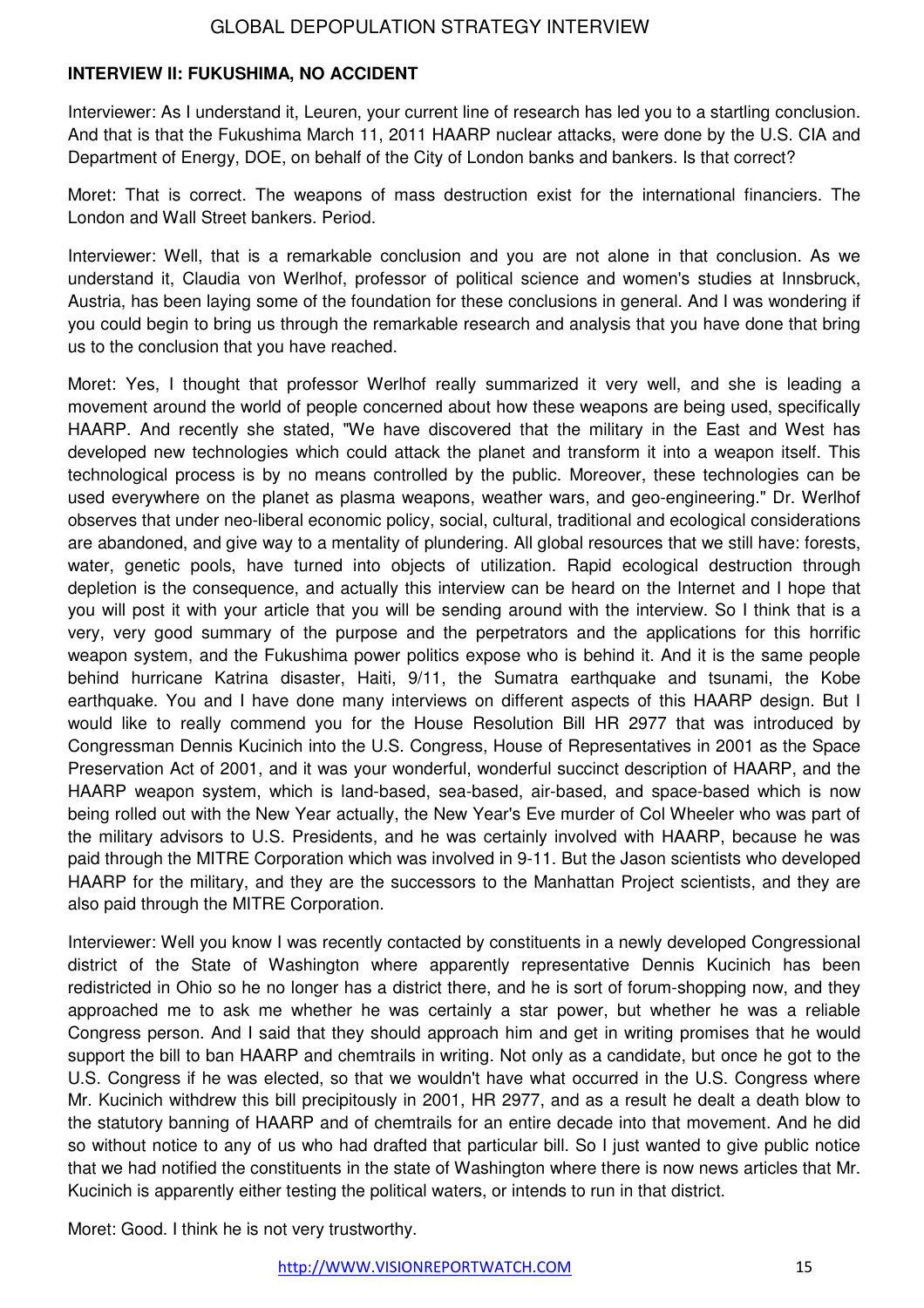Interviewer: Well, you know, it is just once bitten, twice shy. And these are very serious matters. Sorry, since you raised that issue, I thought that it was important to make a political footnote. [8:45]



Moret: I think it is very important because after I read that, I actually was an environmental commissioner in the city of Berkeley at the time, and I said that if I could get a city resolution passed that supported the Space Preservation Act of 2001, then maybe other cities would also adopt the resolution. So I did manage to get the Space Resolution passed in the city of Berkeley which banned space weapons, including missiles in the air space from 60 miles above Berkeley into space. And that is actually an enforceable law. And much to my surprise, you gave me a lot of support and help and guidance and everything when I was writing it -- when we were writing it -- but when you informed me it was being adopted all over Canada, I was really shocked, and I went up to Canada to go out and meet the first mayor who had adopted it, on one of the islands in British Columbia, and I was really shocked on the bus before I arrived in Vancouver to read that Prime Minister Paul Martin had been forced to rescind the secret treaty he made, the secret agreement with George Bush, to adopt missile defense. And people all over Canada used the Berkeley resolution to gather thousands of signatures which they took into Parliament and forced him to rescind that secret agreement, and of course I knew that he would soon be out of office. And six months later, between Christmas and New Years, he was removed from office. But it made a difference. Your treaty or your Space Preservation Act in Congress and the Berkeley Resolution influenced the elections in Canada, so it is something citizens must remember that we can do small things that sometimes have a very big impact.

Interviewer: Exactly, good, well I did not mean to derail the direction of this interview, so let me just restate what really the headline of the interview is, and that is the Fukushima, HAARP, nuclear attacks of March 11, 2011 were upon investigation done by the U.S. CIA and Department of Energy for the benefit of the London City bankers.

Moret: That is correct.

Interviewer: Let us resume that kind of line there.

Moret: Now one characteristic of a HAARP event is foreshadowing. Foreshadowing is either a creation of the act itself, which happens later on, some time later, or aspects of it are introduced or used as drills, or whatever. There were three very outstanding foreshadowing events which I believe are part of the Fukushima disaster being set up. And one was the impact of the Sellafield nuclear reprocessing plant on India, on the death of 25 million Indian babies during the period that very large amounts of radiation were being dumped into the Irish Sea. And as a scientist on that project stated to the environmental committee in the Parliament, he said that Sellafield is the biggest nuclear polluter in the world. And so I began to wonder why the British would be dumping such huge amounts of radiation into the Irish Sea which has now migrated throughout Scandinavia and contaminated their fisheries, and has gone into the Arctic. But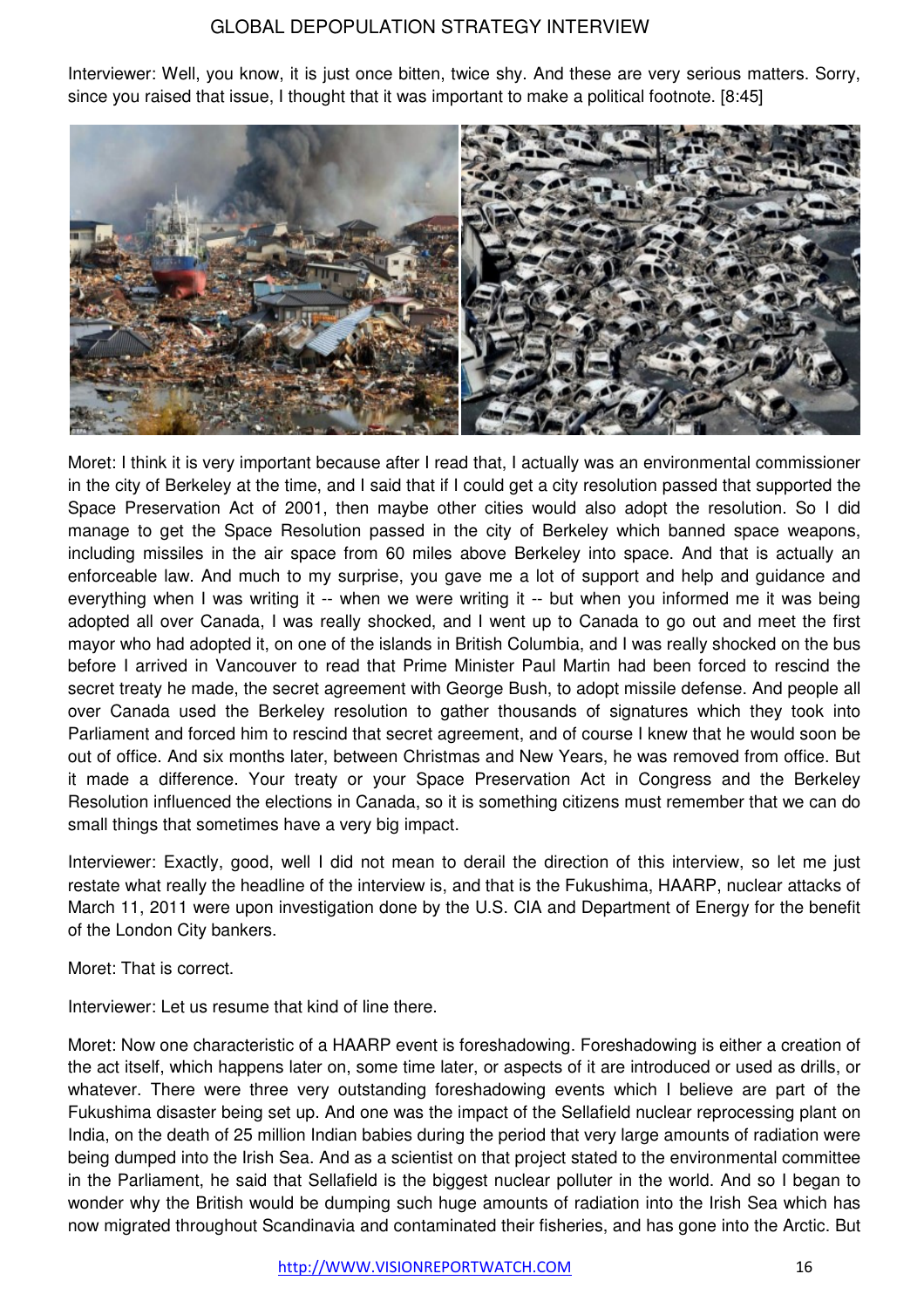what was more shocking than anything was the discovery through an Indian scientist that that Sellafield radiation had migrated south into the Great Conveyor Belt which is the huge circulation system that loops around the Atlantic up into the Pacific and then back up into the Atlantic and it is what controls climate, and is a tremendous heat sink on the planet. It is a terribly important circulation system that affects everyone, every living thing, and every aspect of physical processes on this earth. And in my article Global Implications of Sellafield, Irish Sea Coast Effect and Beyond, I described the science and the explanation and the physical aspects of how this occurred, and then I was able to document through this Indian scientist the actual number of deaths of Indian infants who were killed by the radiation from Sellafield carried halfway around the world, and then I began to think about that when as the Fukushima disaster rolled out and I realized they are doing exactly the same thing in the Pacific from Fukushima. And that radiation is being leaked into the sea. It is being picked up by coastal currents and getting into the Great Conveyor Belt. It is being carried around the North Pacific, down the coast of North America, and then it sort of circulates out around the Pacific in a great gyre, but it also becomes incorporated in the great conveyor belt and will end up in the Atlantic. Now the danger of that is this radiation washes up on the shoreline and causes increases in chronic illnesses that we know from the after effects of Hiroshima and Nagasaki in 1945, the after effects of the nuclear bomb tests which occurred between 1952 to 1963, when the Partial Test Ban Treaty ended atmospheric testing by Russia, the U.S., and the UK, and then we know the effects from nuclear power plants, and now Fukushima which is a new form of actually nuclear war against civilian populations, as well as the biosphere. So they have weaponized the biosphere. Now, the second foreshadowing event was the earthquake that occurred and damaged the Niigata nuclear power plant which is on the west coast of Japan facing the China Sea, and exactly opposite from where Fukushima is located. That happened a few years ago, and I believe that was a foreshadowing event for Fukushima. The third very strong indicator is the presence of a U.S. Naval ship offshore when the Fukushima earthquake happened, and that was the U.S.S. Ronald Reagan which seemed to be standing by as the earthquake happened. And of course this is a similar naval standby that was observed off of New Orleans during Hurricane Katrina, off of Haiti during the Haiti earthquake, and off of Sumatra during the Sumatra earthquake and tsunami. So there seems to be a U.S. Naval presence standing by each of these HAARP events when they occur. So that is consistent, those three things are consistent with a HAARP event. The government complicity seems to also be consistent. We have seen it with the Haiti, Sumatra and the Katrina disasters. And also with the BP disaster, which occurred not very long ago in the Caribbean. Now in Japan the government complicity was just absolutely horrendous. TEPCO was appearing to be incompetent in its response, its very slow and ineffective response to damages to six nuclear power plants at Fukushima. Chernobyl was just one, and it was a much smaller one, yet they had it under control very rapidly within just a couple of weeks. But we have been nearly two months now and Fukushima is not under control. Far from it. Now it seems that TEPCO was not actually running the response. The government and the regulatory agencies and the international agencies such as the IAEA, the UN, and the WHO said very little, but someone was running that response, and we now know that it was the Department of Energy. I thought it was General Electric, but I knew it was an American -- a U.S. Government involvement because we have 14 military bases in Japan and the Rockefellers bought up a lot of the disaster landscape after World War II in Japan, including radioactive Hiroshima and Nagasaki. And they have made huge fortunes in rebuilding Japan and if you want to know who owns SONY, we thought it was a Japanese company, but actually it stands for Standard Oil of New York. So it is the Rockefellers who own SONY as well. Now there were very lowlevel people left in the plant and this is right after the explosions occurred which made it impossible for cooling systems to work. But actually all the reactors were in melt-down 90 minutes after the earthquake because 90 minutes after the cooling system stops, a reactor goes into melt-down, and there was no way to get the cooling system started. The main cooling system that operates normally has the pump down on the beach. Why in the world you put a pump for a nuclear power plant where a magnitude 8 or greater earthquake happens every five years, and the history of Japan and tsunamis, I mean that is a Japanese word for these huge tidal waves that are caused by large magnitude earthquakes, so that would seem a very, very poor design. Also, the backup first system, which was a diesel backup cooling system, was in the basement under the reactor. Why in the world would you put a power plant right on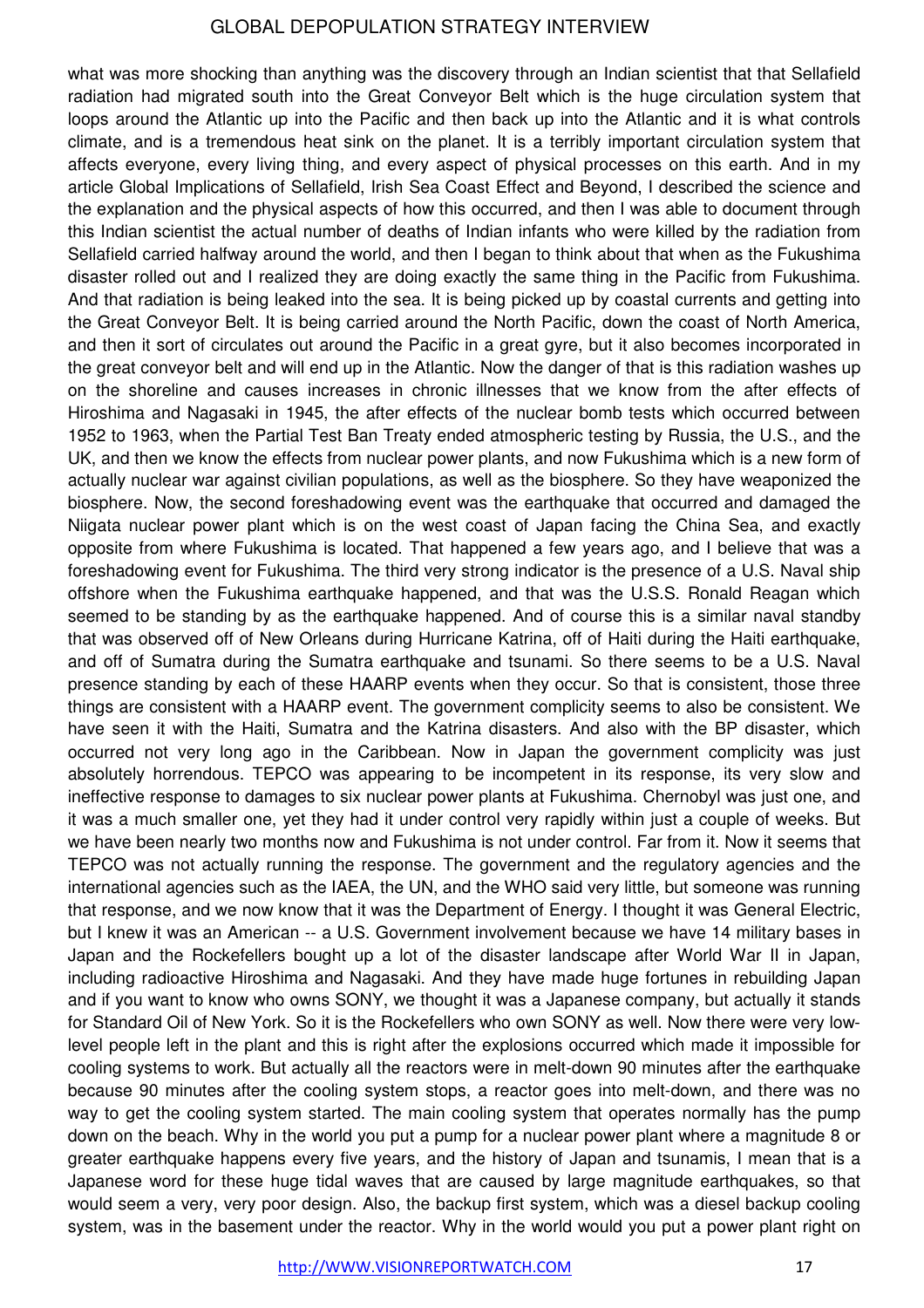the ocean and then put the back up cooling system under the reactor in a room, a basement room, that would immediately be flooded? So it seems like it wasn't just poor design. It seems like there was planning, very careful planning, that would sabotage the safety of these nuclear power plants in the event of earthquakes and tsunamis. Of course the diesel system flooded. The workers tried to get the pump on the beach to start up, they couldn't do that. There was no electricity coming into the plant, so they resorted to their last backup system, which is battery driven, and even that couldn't work because a Stuxnet virus created by the CIA with the help of Siemens and the Mossad was also involved. It sabotaged the operating system in the power plant, and no matter what they did to correct whatever they could correct, including probably the software and the operating system, it was immediately changed back to the sabotage code, and this was done remotely through satellites, probably NSA. So those nuclear power plants, all six of them, have absolutely been in melt-down since 90 minutes after the earthquake. Also, no expert engineers have been allowed in the plant. They would know how to deal with this issue. This really requires the aid of an international consortium of experts and governments and military to resolve this issue. But it is too late now. The molten fuel has burned through the bottom of the reactors. Melted through the bottom of the reactors. It is in the ground now. It has even melted through the bottom of the operating plant. So the secrecy in the past week has intensified during this first week of May, 2011. So it is not getting better, it is getting worse. And the United States Government has been complicit in this. They confiscated iodine supplies that U.S. citizens should have been taking. Actually they should have evacuated the West Coast of North America. We are all terribly contaminated now. And they used weather modification to cause two weeks of rain beginning March 18th to the 30th when the highly radioactive dust and nanoparticles were arriving in huge plumes that went all over North America, the Arctic, Mexico, and then part of what was carried out to Hawaii in that Pacific gyre that I mentioned, circulation system. And when you look at iodine levels in the northern hemisphere, Japan has the highest, this is radioactive iodine, Hawaii has the second highest, which is nearly tied with the West Coast of North America, but with slightly less, and that radiation went across the Atlantic straight into the Mediterranean. And North Africa, Israel, Lebanon, Syria, Turkey, and the Middle East are all now contaminated. And it went over the Northwest Territories and the Arctic into the North Atlantic and contaminated all of Scandinavia and into Russia. So we truly have a global radiation disaster that is not getting better, it is getting worse every day, and this is two months later. And, I mean just to really make it really clear that the U.S. is complicit in it, the public health departments in two counties that I have letters from, and I am sure it was in all counties and probably all states, went out on March 17th, the day before the radiation arrived from the unit one explosion, and all doctors, medical doctors were instructed not to provide iodine tablets or any iodine protection to patients who were concerned about exposure. There were also people in full body suits in Santa Clara County which is where Stanford University and Silicon Valley are, and they were taking water samples in full high level contamination gear, and they chased citizens and people away where they were taking the samples. People were asking why they were doing it. And the EPA did exactly the same thing as the World Trade Center site. They were taking air samples with oxygen tanks on their backs on the highest level of protective gear. Now we had from March 18th to the 30th very, very heavy rains along the Pacific Coastline, at least in California and I had reports from Arizona, and these correspond to --these started on March 18th, the day the radiation arrives, and the military has said since 1947, even in public newspapers, that the most efficient form of nuclear war is to explode bombs in rain clouds. Well, what they have done is substitute a nuclear power plant on fire and releasing the same thing that comes out of nuclear bombs into the global atmosphere, the northern hemisphere. But what is here today is somewhere else tomorrow, and it only takes about a week for radiation to arrive from Japan in California. So what is going to happen is that, well, President Obama took his family to the southern hemisphere. He was not even in the northern hemisphere for two weeks after the earthquake, and Governor Jerry Brown, whose sister works for Goldman Sachs, in other words the Rothschilds and the City of London bankers, he declared an emergency because of the heavy rains and flooding. We were having an inch an hour for two weeks in some places, and California has an average of 14 inches a year, and this is also the end of the rainy season, so why in the world would we have more rain in two weeks than we have had probably in ten years? However, Jerry Brown never mentioned radiation at all. And the EPA is not reporting radiation levels from their 124 radiation monitors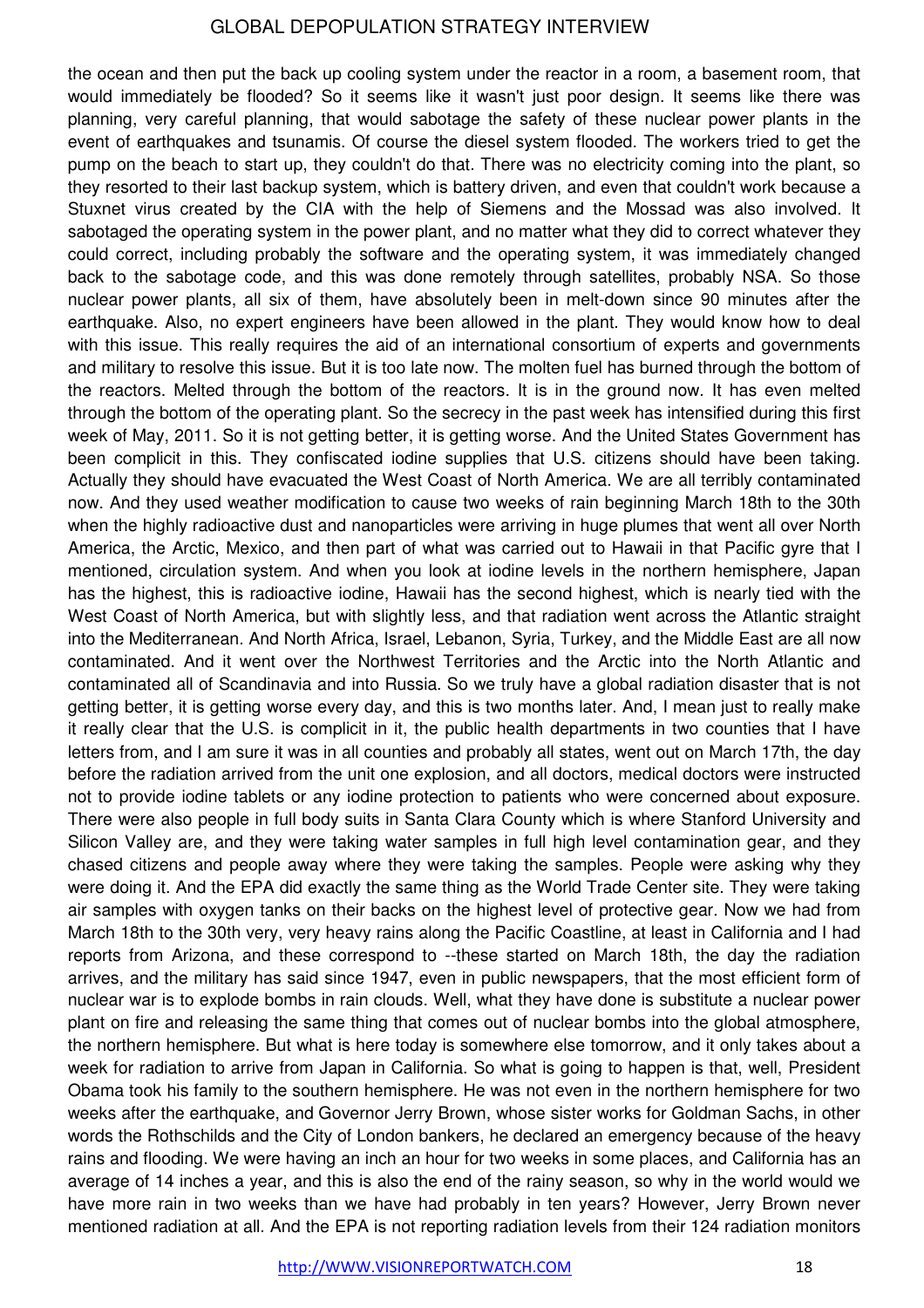all over the United States. And what is really alarming, Alfred, and I want the audience to be sure to not go out in the rain, and if they have to, to cover themselves completely, including gloves, because this radiation will go right through their skin into their tissues and blood. And globally, the highest increase in autism and diabetes, new cases, diagnosed, always occur when the rain begins in countries and cities and regions around the world. So clearly, something is washing out of the sky, out of the atmosphere in the rain drops and in snow that is causing autism and diabetes. And I when I went to Japan, and I got the vital statistics of Japan, the government data on health and disease, I was able to go back to 1898 before there was any manmade radiation in the environment. That is the real baseline. And that data, when I put it on a graph proved that the large rise in chronic illnesses since 1945 and the introduction of the nuclear age have occurred with the introduction of nuclear technology.

Interviewer: Right. Exactly. Now, you have also someone who has just brought you a new report on the Japanese response to the atomic bombing of Hiroshima and Nagasaki that might be relevant to the Fukushima event.



Moret: Yes, this is very, very important, very critical information that I received two hours ago from Shingo Annen. And he is a Japanese --he is an electrical engineer. He is a graduate of UC Berkeley, and he interviewed me a few years ago about the dangers of Japan's new reprocessing plant, the Rokkasho nuclear plant on the top of Japan, Honshu. And he came to see me and bring new information, and what he said was that the Japanese response to the atomic bombs that were dropped on Hiroshima and Nagasaki was a worldwide cry about the horrific genocide resulting -- and the long term effects -- resulting from dropping atomic bombs on a human population both in Hiroshima and Nagasaki. And they went all over the world trying to alert other governments and people about these horrific weapons that the U.S. Government had used. And they are completely illegal. They are weapons of mass destruction and indiscriminate killers. And they release pernicious poisons that last millions of years. But they were also interested in covering their complicity and guilt from the crimes they committed in World War II. And the U.S. entered Japan, and there is a brand new book out that was just released in March 2011 that is a much more thorough investigation of Hiroshima and Nagasaki, the health effects and the actual contamination plume from Hiroshima and Nagasaki that contaminated all of Japan. And this was carried out by an occupational period historian. He is really a historian. His name is Yukuo Sasamoto. And it was actually Japanese government funding that supported publication of this book. Sasamoto died two years ago, but thank goodness he did this. And what this book revealed is that although the U.S. was concerned about the residual radiation in Hiroshima and Nagasaki, they actually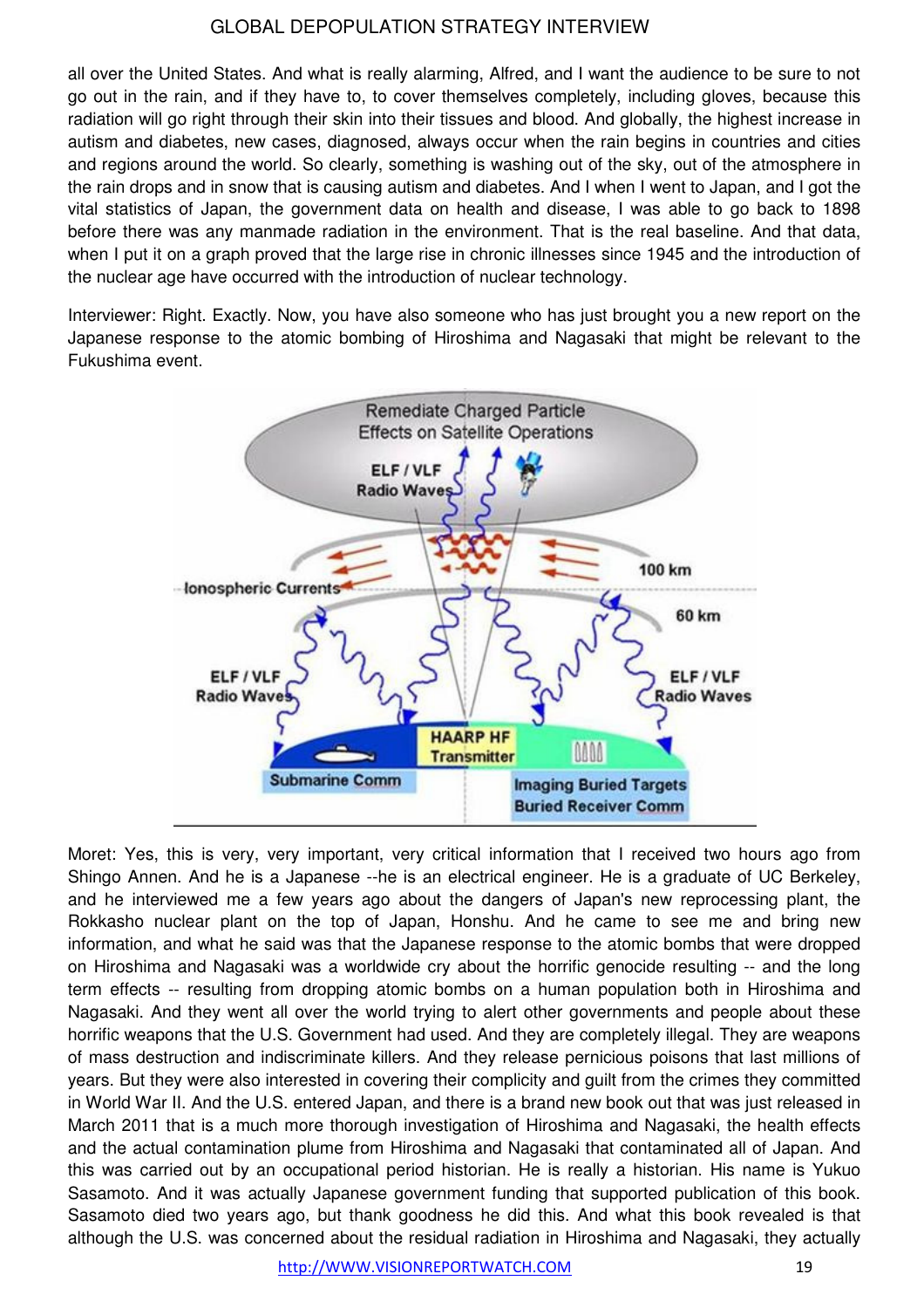did not know very much about the actual biological effects of the bombing would be on survivors, and the population of Japan, but the U.S. Government certainly knew they wanted a nuclear weapons program, and this was actually their first live experiment on humans. It is illegal to do human experimentation, but they did it anyway. And of course the nuclear project has always been a very racist project. And the Japanese are indigenous people, and the weapons of mass destruction are very, very frequently used on indigenous people for the purpose of carrying out land grabs and resource grabs. The U.S. wanted to hide the horrific effects, just like they are hiding today the effects of depleted uranium and fourth generation nuclear weapons they have been using in Iraq, Yugoslavia, Afghanistan, Gaza, Israel, Lebanon, and now Fukushima. So what the U.S. did was they collected the data in Hiroshima and Nagasaki and they sandwiched it and hid the effects with the cooperation of the Japanese government. And there are lots and lots of filters in the U.S. and the Japanese governments in effect since World War II that continue to be used and implemented to hide the effects of radiation from nuclear power plants and now Fukushima. So Hiroshima and Nagasaki are just exactly the same being carried out as the Fukushima -- I mean the Hiroshima and Nagasaki cover-up is being carried out once again on Fukushima. They are being carried out exactly the same way. Now what Shingo Annen told me today is that he got a copy of the PDF, a copy of the U.S.-Japan joint Fukushima-Chernobyl map, and what they did was measure Caesium levels all over northern Japan, and they superimposed a radiation map of Chernobyl on top of that and it looks very much the same. But he hacked the PDF, and what he discovered was the PDF of the map had two layers to it. And the top layer was labeled a joint U.S.-Japan Caesium survey, but underneath that layer was the original base document of the map with the title at the bottom indicating that it was a U.S. Department of Energy original document. Therefore the U.S.- DOE produced the original document. It was not a joint project with Japan, and it indicates that the Department of Energy as in Chernobyl has been complicit and highly involved in this cover-up from the very beginning, in fact, running it, and TEPCO was just following their orders. Now the U.S. DOE personnel from Livermore Lab where I was, where at Chernobyl right after the accident, and one scientist produced a fraudulent report that completely minimized and sanitized that disaster. An Indian Admiral told me that Chernobyl was a false flag that was carried out against the Soviet Union to end the Cold War. And now in a very similar way Fukushima is a false flag being carried out covertly to bring a transformation to Japan's economy and viability and role in Asia as well as the unification of the North American continent into one region which will be run or structured like the European Union. So we are in a very, very, very dangerous stage now. And you can see how these bankers have used weapons of mass destruction, and the Department of Energy and CIA and Japanese Government as their agents in carrying out the most horrific false flag that has ever been carried out in the history of the world.

Interviewer: Right. Now I didn't want to get you off track, what are --you say that they are covering up, in other words Japanese professors from Tokyo have been constantly downplaying the danger of Fukushima radiation. It is entirely off any public agenda in North America, in Canada, in the U.S. or in Mexico. What is the actual state of radiation here, what is occurring if this is in fact six Chernobyls, some with plutonium.

Moret: Well, no one really knows, but the agencies of the programs in Europe that actually do the radiation monitoring globally for the nonproliferation treaty, one of them is located in Cologne University in Germany, another one is in Norway, and they have done excellent monitoring. They have had animated maps over a three day period that indicate the levels of the radiation. The concentrations of radiation in becquerel per cubic meter of air. They have done a fantastic job of informing the public and informing the scientific community about the real hazard and the real danger, and North America is in very, very grave, very serious trouble as well as Alaska and Hawaii. And it is almost in Hawaii and the West Coast of North America, it is not that much less than in Japan. So we have years ahead of very large increases in chronic illnesses, decrease in fertility, and already because of nuclear power plants in Japan and Chernobyl and Hiroshima and Nagasaki, Japan had one of the lowest fertility rates in the world, in fact their death rates are higher than their birth rates, which means their populations are shrinking. Now the Japanese professors, and almost all of them were from Tokyo and Nagasaki universities have been on television constantly downplaying the harm from Fukushima radiation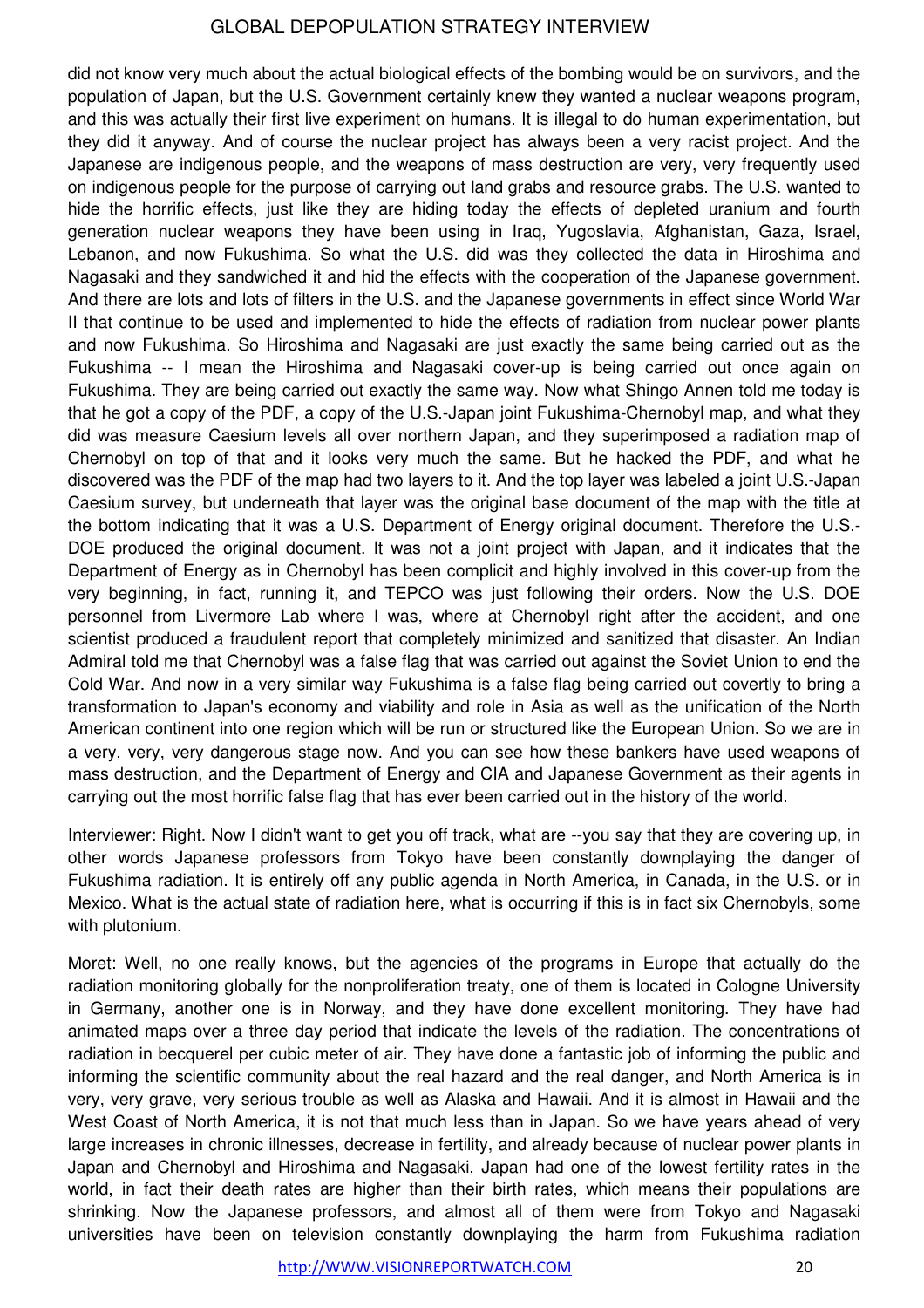exposure to the food supply, to fish in the ocean, and Fukushima is located right where the richest fishery in Japan is. So all of that will be contaminated. The fisheries in the north Pacific --the big salmon runs in Alaska, all of that is going to be contaminated and there will be a catastrophic drop in the fishing catch, I can guarantee, because just bomb-testing in the North Pacific did that, and that was not nearly as much radiation as what has been released from Fukushima. So it is rather odd, Shingo Annen told me that these professors from Tokyo and Nagasaki universities who have been on television downplaying Fukushima effects have also done research and written papers and published them on Chernobyl and Nagasaki and Hiroshima so they know very well what the effects are, and what they will be. And yet they are contradicting themselves in live interviews, contradicting what they have written in their published reports. But if they do not talk the right talk on television, they will no longer have grants, and they will no longer be able to do research.

Interviewer: Right. Now could you tell us more about the role of the U.S. Department of Energy in this?

Moret: Yes, well what I learned from some Mongolians, I was able to convince 50 Mongolians in Tokyo to evacuate right after the first reactor exploded. But I was not so successful with the Japanese. They have a different culture and they are reluctant to leave family members, the elderly, and so forth. Usually in Japan a family and a village and a city a population go through a disaster -- whatever happens -- they go through it together. That is very sad, because the young children will have permanent genetic damage if they remain in these contaminated regions. And that is permanently passed on to all future generations. It never repairs itself. So if Japan wants to survive as a country and a culture, they need healthy people, healthy Japanese who are not contaminated to reproduce. And you cannot possibly have a healthy, viable population that keeps a country going after a disaster like this because of the extensive genetic damage. And something that occurred in Japan after Hiroshima and Nagasaki to the survivors is that no one will marry them. They have to marry other survivors. They are taboo, they are discriminated against, and they are shunned by the healthy Japanese population because they don't want the damaged DNA in their family bloodlines. It is very sad. The Department of Energy, I learned, had a woman from Mongolia come to the Lawrence Livermore Lab for two years and she went back to Mongolia and introduced uranium mining to that country. And the Mongolians are wonderful people. I also learned that she was at the Lawrence, Livermore Lab and that when she went back, some of the French mining companies were mining the uranium, contaminating the whole environment, the water, the people, and I just said "I bet AREVA, the big nuclear power company in France is involved." China is growing potatoes at the Chinese nuclear test site in Mongolia in contaminated soil. Highly radioactive soil, and those potatoes are for the Mongolian food market. In other words, China is using radiation to depopulate Mongolia for land grabs, water, resources, and so forth. And there it is, the Department of Energy who initiated the uranium mining projects in Mongolia. Radiation, Alfred, is an efficient and effective way to weaken populations. And by causing disease, contaminating, food, they can sell pharmaceuticals and make huge profits, and they can also get better control and total control over populations that have been weakened by radiation exposure. We are living under a global totalitarian scientific oligarchy, and Fukushima equals the U.S. Department of Energy and BP operating together to the benefit of the London bankers.

Interviewer: How exactly does BP, British Petroleum, which figured centrally in the BP-Gulf false flag operation, how do they figure into Fukushima?

Moret: Well, it is very interesting. Dr. Steven Chu, who is a Chinese America, was at Stanford University doing research on alternative energy, solar energy, I believe, technologies. And he won the Nobel Prize and was suddenly moved, almost immediately, to the Lawrence Berkeley National Lab, which is a Department of Energy facility that has been turned over to the University of California. And as soon as he became director, he was only a director for a couple of years, BP gave Dr. Chu half a billion dollars to develop the Helios Project which is a research village or a research park conducting research on energy for BP. Of course the American people are going to end up paying for a lot for the cost of that research. And BP will be the beneficiary of that research. But as soon as Obama came into office, Dr. Steven Chu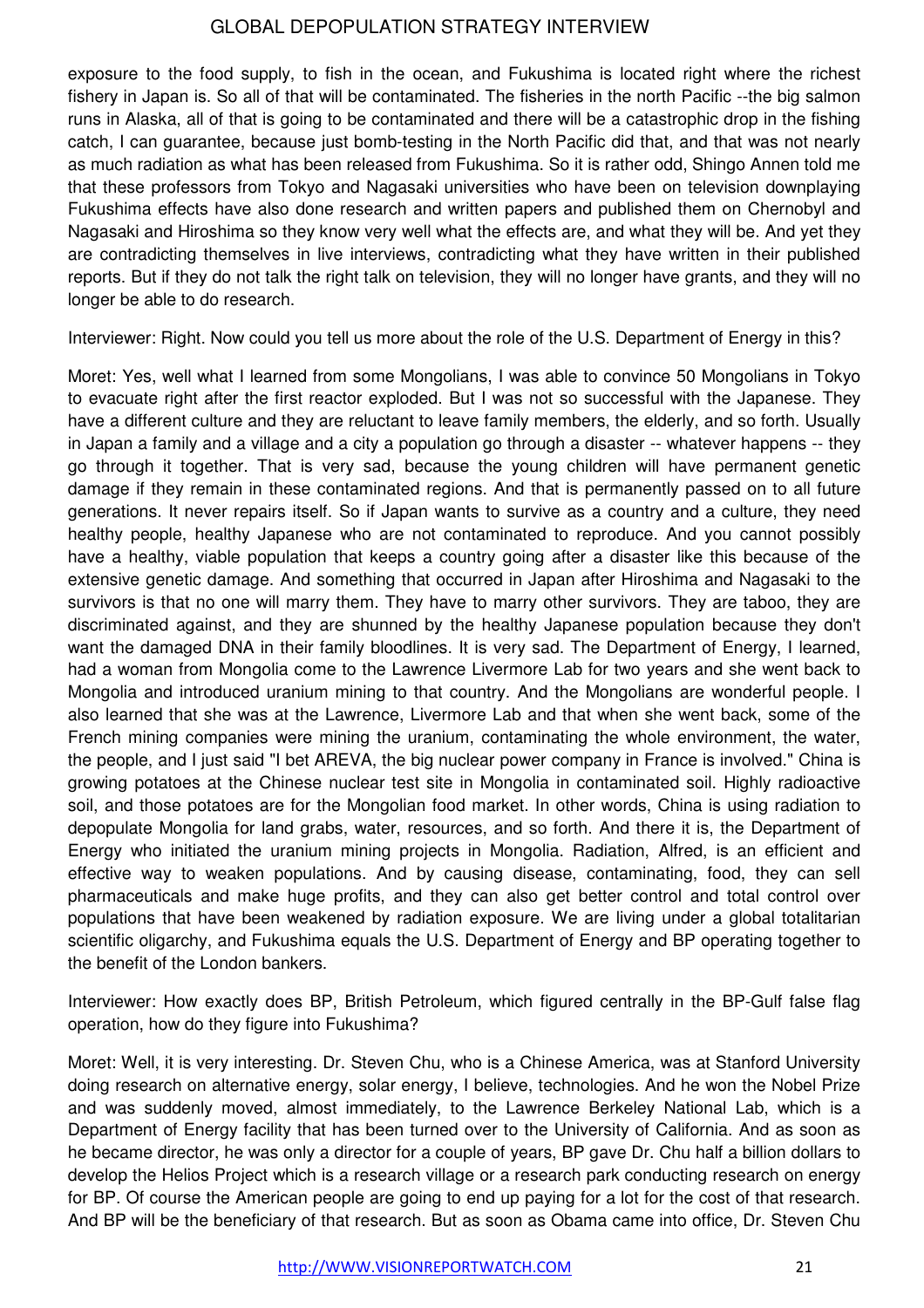was appointed director of the Department of Energy. And he immediately hired or appointed Dr. Steven E. Koonin, his under secretary for science, and Koonin is a former British Petroleum scientist. But he was also a JASON, which as I mentioned are the successors to the Manhattan Project scientists, and they are the ones who developed HAARP. He is very interested, and has done research and is interested in the global environmental science, in astro physics, and he is a physicist. So HAARP is his sand box, if you want to put it that way. Now they together, Dr. Steven Chu and Dr. Steven Koonin oversaw the British Petroleum disaster in the Gulf. And they stood back and did nothing. They allowed the total poisoning of the Gulf with Corexit, which was a chemical -- a very dangerous chemical -- that makes the oil sink into the ocean so that people will not see it floating on the surface. They have also been overseeing the Fukushima disaster. Now I also know Chu and Koonin are eliminating alternative forms of power such as coal. Chu is in the process of dismantling the coal industry. The London bankers own all of the oil companies now, and they want to eliminate competitors. Some other interesting aspects of Dr. Koonin are that he was at Cal Tech. He hired one third of the scientists there now on the faculty, the professorial faculty while he was the provost of Cal Tech. And he was the chief scientist of BP between 2004 and 2009. He was also very involved in playing a central role in establishing the Helios Project which is the energy biosciences institute at the University of California, but listen to this, he was also on the Trilateral Commission which involves Japan, and he is on the Council of Foreign Relations now, so he is clearly a CIA scientist through and through with ties to the City of London. And that would be BP. The Queen of England owns British Petroleum.

Interviewer: Right. Now we have just about six minutes left in this segment --

Moret: We have what? I couldn't hear you?

Interviewer: We have about six minutes left in this segment. Do you want to wrap up these points, or do you --

Moret: I would sort of like to have a cross comments with you. I would just like to call this Fukushima power politics, the CIA, US Department of Energy, and TEPCO joint project for London. And that is basically British Petroleum. And it is about the population of the northern hemisphere and global coastlines. Now most indigenous peoples live and get their food from coastllines around the world. And it is not just the indigenous people, however, who are the target now. It is also the civilian populations. And this is in order to carry out land grabs, resource grabs, and to eliminate competition. And just remember that Chu is Chinese American, and Koonin worked for BP. So there are two big power centers: China and London represented by these two who are now in charge of the Department of Energy.

Interviewer: So all the facts that you have presented us so far really seem at a very high level of rigor to point back to the depopulation plans of the founders of the Bilderberg group, namely the throne of the British monarchy, the British aristocracy, the City of London, the Rockefeller interests. Sort of the Satanic monarchies of Europe. And even the leadership of the Communist Chinese. Don't forget that Mao Tse Tung was trained by a Skull and Bones project from Yale in China, and Communism essentially was an Illuminati project. So this all seems like to be part of the New World Order attempted "culling of the herd."

Moret: Well, it is impossible to deny that.

Interviewer: Now this seems to be a great focus using nuclear energy. That is, depleted uranium, the atmospheric testing, and now the nuclear power plants using weapons of mass destruction like HAARP in conjunction with nuclear power plants to have radiation attacks throughout the troposphere and throughout the world. How effective do you think this is going to be, and is there any way that this radiation can be reversed?

Moret: I think it is going to be extremely effective. They have been measuring the dose that they delivered to Iraq. There is a Cheney agent named [M. Jean-François] Fechino who is a French-Italian journalist who Cheney hired to go to Iraq and actually take samples all over Iraq, and he made a report he calls himself part of the UN, or associated with a UN environmental program, and he was recording